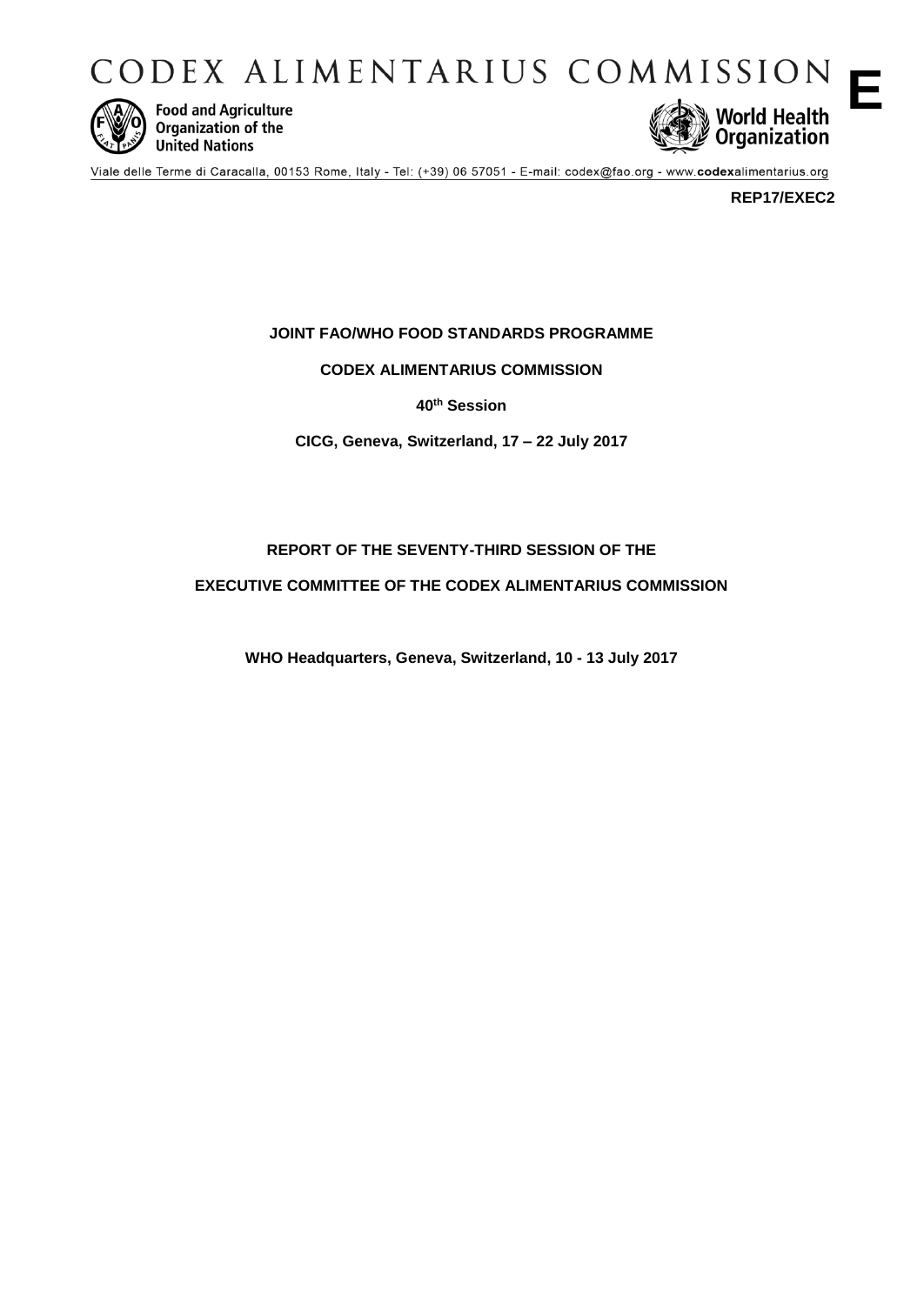# **TABLE OF CONTENTS**

| Report of 73rd Session of the Executive Committee of the Codex Alimentarius<br><b>Commission</b>               | page 1       |
|----------------------------------------------------------------------------------------------------------------|--------------|
|                                                                                                                | Paragraph(s) |
| Introduction                                                                                                   |              |
| Opening                                                                                                        | $2 - 5$      |
| Adoption of the Agenda (Agenda item 1)                                                                         | 6            |
| Implementation of the Critical Review (Agenda item 2)                                                          | $7 - 84$     |
| Regular Review of Codex Work Management: Electronic Working Groups<br>(Agenda item 3)                          | $85 - 91$    |
| Revitalization of FAO/WHO Coordinating Committees (Agenda item 4)                                              | $92 - 96$    |
| Codex Strategic Plan 2014 - 2019 (Agenda item 5.1)                                                             | $97 - 106$   |
| Codex Strategic Plan 2020 - 2025: Draft (Agenda item 5.2)                                                      | 107 - 113    |
| Committees working by correspondence (Agenda item 5.3)                                                         | 114 - 127    |
| Codex and Sustainable Development Goals (Agenda item 5.4)                                                      | 128 - 134    |
| Codex Budgetary and Financial Matters (Agenda item 6.1)                                                        | 135 - 140    |
| FAO/WHO Scientific Support to Codex: Budgetary and Financial Matters (Agenda<br>item $6.2$ )                   | 141 - 150    |
| Matters Arising from FAO and WHO: Policy and Related Matters (Agenda item 7)                                   | 151 - 160    |
| Relations Between FAO and WHO Policies, Strategies and Guidelines and Codex<br>Work (Agenda item 8)            | 161 - 170    |
| Applications from International Non-governmental Organizations for Observer<br>Status in Codex (Agenda item 9) | 171          |
| Other Business (Agenda item 10)                                                                                |              |

# **APPENDICES**

|                     |                                                                | Page(s) |
|---------------------|----------------------------------------------------------------|---------|
| Appendix I:         | List of Participants                                           | 21 - 26 |
| <b>Appendix II:</b> | Timeline for the development process of Strategic Plan 2020-25 |         |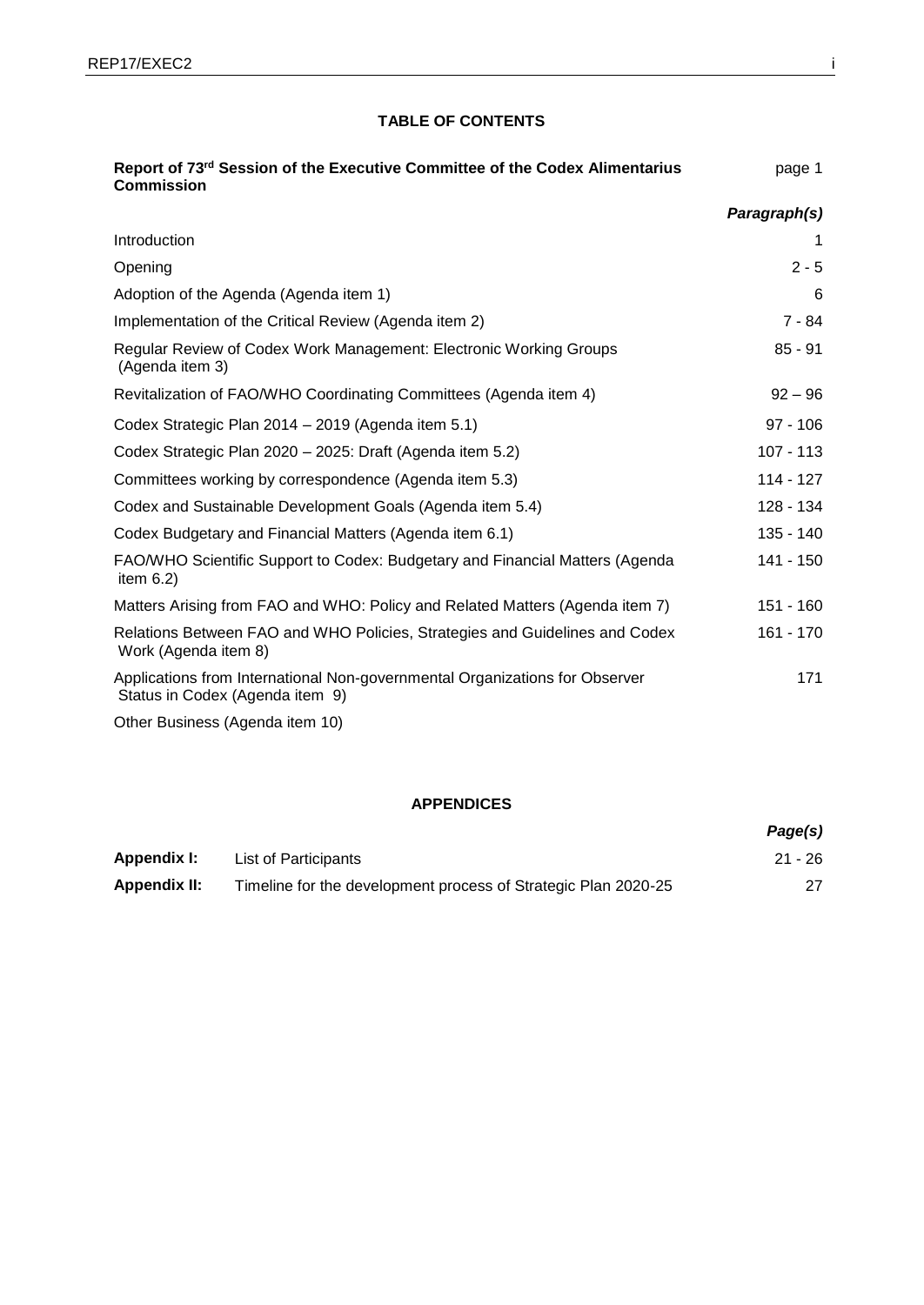## **INTRODUCTION**

1. The Executive Committee of the Codex Alimentarius Commission held its seventy-third Session (CCEXEC73), at WHO Headquarters, Geneva, from 10 to 13 July 2017. Mrs Awilo Ochieng Pernet (Switzerland), Chairperson of the Codex Alimentarius Commission, chaired the Session. A complete list of participants is attached as Appendix I to this report.

# **OPENING**

- 2. Opening the Session, Dr Oleg Chestnov, WHO Assistant Director-General, Noncommunicable Diseases and Mental Health, highlighted the importance of Agenda 2030 and the expectations of Member States that Codex would contribute to the achievement of Sustainable Development Goal (SDG) 2<sup>1</sup> and other relevant targets. He underscored the important role of the Codex Trust Fund (CTF2) in supporting countries in enhancing their engagement in Codex. He also stressed the importance of coherence between Codex work and high-level health and agriculture policy at the national and international levels.
- 3. Dr Renata Clarke, Head, Food Safety and Quality Unit, Agriculture and Consumer Protection Department, FAO, welcomed the members of the Committee on behalf of the Director-General of FAO and stated that CCEXEC, in her opinion, was on track to improve its strategic impact on the work of Codex. She noted the major strategic relevance of a number of the items before the Committee and underlined the need for the Codex system to pay adequate attention to countries' abilities to implement Codex standards and to their capacity-development needs.
- 4. The Chairperson noted the outcomes of the 40<sup>th</sup> session of the FAO Conference, held from 3 to 8 July 2017 in Rome, Italy, including the adoption of a resolution endorsing the declaration of 7 June as World Food Safety Day. She stressed the importance of such a day in raising awareness about the importance of food safety and in contributing to enhancing consumer health protection.
- 5. The Secretary also addressed the meeting and recalled the various roles of the members of the Executive Committee.

## **ADOPTION OF THE AGENDA (Agenda item 1)<sup>2</sup>**

- 6. CCEXEC73 adopted the provisional agenda and agreed to discuss the following additional matters under item 10, Other business:
	- i. Possible guidance from CAC on the use of bio-pesticides, bio-fertilizers and bio-stimulants and their relationship to trade (Coordinator for LAC) (CRD6); and
	- ii. Co-chairing of Codex meetings (Coordinator for Asia) (CRD4).

## **CRITICAL REVIEW (Agenda item 2)<sup>3</sup>**

- 7. CCEXEC73 considered the documents submitted for critical review by the 16 committees having met since CCEXEC71 and the three working by correspondence, and the proposals for new work submitted directly to the Secretariat.
- 8. CCEXEC73 noted that:
	- i. the due processes had been followed in the development of the texts submitted to the Commission for final adoption or adoption at Step 5;
	- ii. overall the work of the committees was progressing in accordance with their respective schedules; and
	- iii. all items proposed as new work had met the criteria of the critical review.
- 9. CCEXEC73 was informed that the labelling provisions of a number of commodity standards needed to be endorsed by CCFL44, which would meet in October 2017.

<sup>&</sup>lt;sup>1</sup> SDG 2: End hunger, achieve food security and improved nutrition, and promote sustainable agriculture.<br><sup>2</sup> CX/EXEC 16/73/1

CX/EXEC 16/73/1

<sup>3</sup> CX/EXEC 17/73/2; CX/EXEC 17/73/2 Add.1; CX/EXEC 17/73/2 Add.2; Additional comments of the Committees' Chairs (CRD1); Comments of the United States of America and IFU (CRD2); CCLAC Coordinator (CRD5).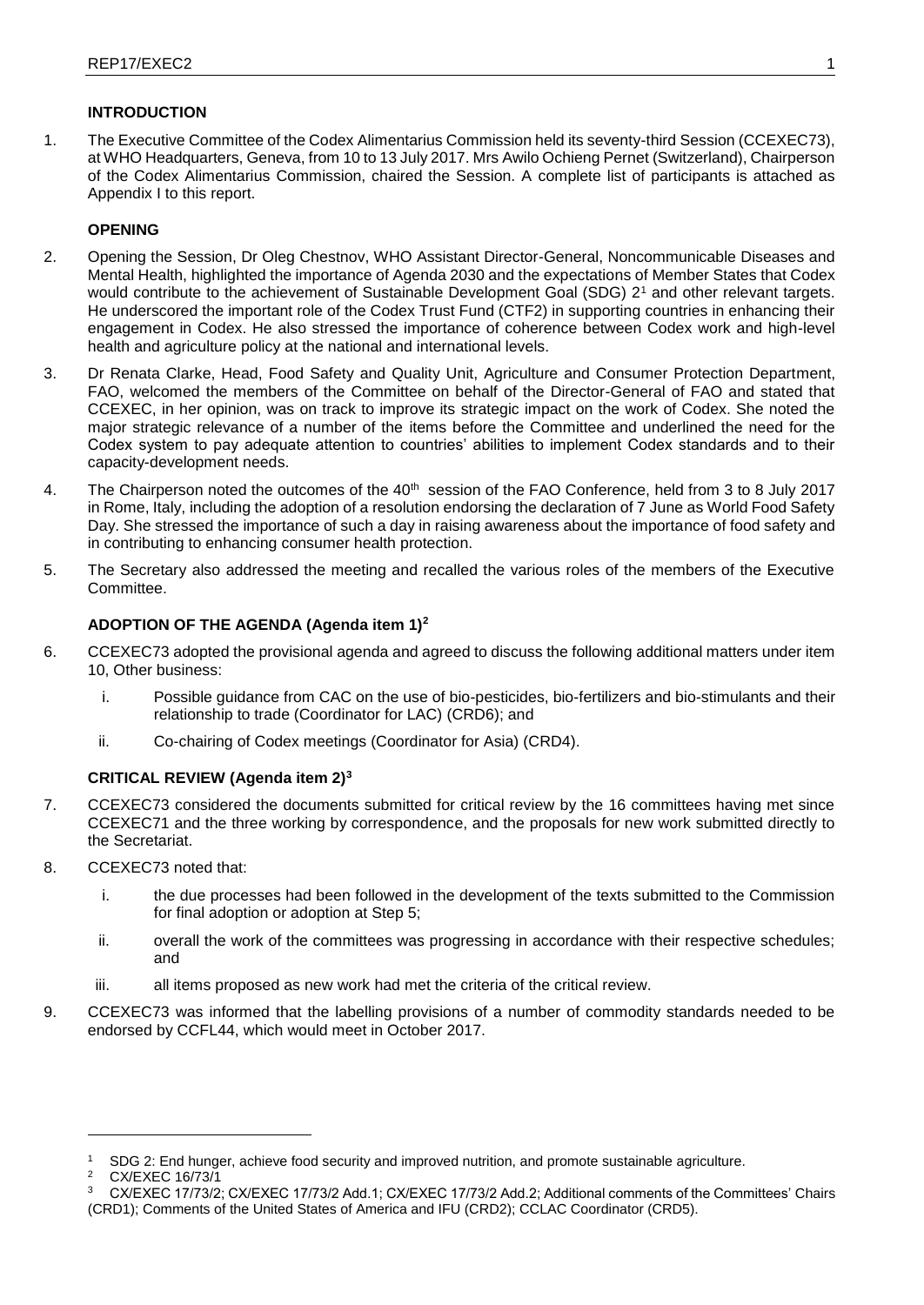- 10. CCEXEC73 recommended that the Commission:
	- i. consider for adoption all the texts as proposed and endorsed by the relevant committees, with the exception of those listed below for which CCEXEC73 made specific comments and recommendations;
	- ii. note that the adoption of the regional standards for laver products (CCASIA), yacon (CCLAC), unrefined shea butter (CCAFRICA) and doogh (CCNE), standards for cumin, dried thyme and black, white and green pepper (CCSCH) and fish oils (CCFO), and annexes for certain quick frozen vegetables (CCPFV) would be subject to the endorsement of CCFL44 (i.e. the standards if adopted by CAC40 would be published as Codex standards only after the CCFL endorsement);
	- iii. note that the work of the committees was progressing in accordance with their respective schedules, with the exception of those listed below for which it made specific comments and recommendations; and
	- iv. consider for approval all items proposed as new work, with the exception of those listed below for which it made specific comments and recommendations.

# **CCNASWP**

## *Regional standard for fermented noni juice* (ongoing work)

11. CCEXEC73 noted that this work was not yet ready to progress in the step procedure mainly due to the lack of active participation of Pacific island countries (PICs) and that therefore CCNASWP14 had requested to extend the timeframe for completion of work to 2020.

## **Conclusion**

- 12. CCEXEC73:
	- i. proposed that CAC40 amend the target year for completion of the work on the proposed draft regional standard for fermented noni juice to 2021; and
	- ii. recommended that FAO, WHO and other partners consider providing additional assistance to PICs in standard development.

# **CCASIA**

## *Regional code of hygienic practice for street-vended foods in Asia* (for adoption)

13. The representative of WHO noted that the draft regional code of hygienic practice for street-vended foods in Asia was the fourth such text developed by a regional coordinating committee following a prescriptive rather than a risk-based approach.

## **Conclusion**

14. In the light of the above observation, CCEXEC73, while recommending for consideration for adoption the regional code of hygienic practice for street-vended foods in Asia by CAC40, agreed to request the Secretariat to undertake a comparative analysis of the four regional codes of practice for street-vended foods and present its findings to CCFH51 (2018) for review in the light of CCFH work on the revision of the *General Principles of Food Hygiene* (CAC/RCP 1-1969) and for the identification of appropriate action if warranted.

## *Overall work*

15. CCEXEC73 was informed that CCASIA21 (2018) would consider four discussion papers that may lead to new work thereby impact CCASIA's capacity to manage its work efficiently.

## **Conclusion**

16. CCEXEC73 invited CCASIA to prioritize and phase the new work proposals on the development of regional standards so as to balance its role as a regional forum, the horizontal items of the RCC agenda and its function of developing regional standards.

# **CCRVDF**

## *Overall work*

17. CCEXEC noted that CCRVDF work included compounds used as both veterinary drugs and pesticides. It was further noted that CCRVDF and CCPR could potentially be organised back-to-back and that the next opportunity would be in 2021.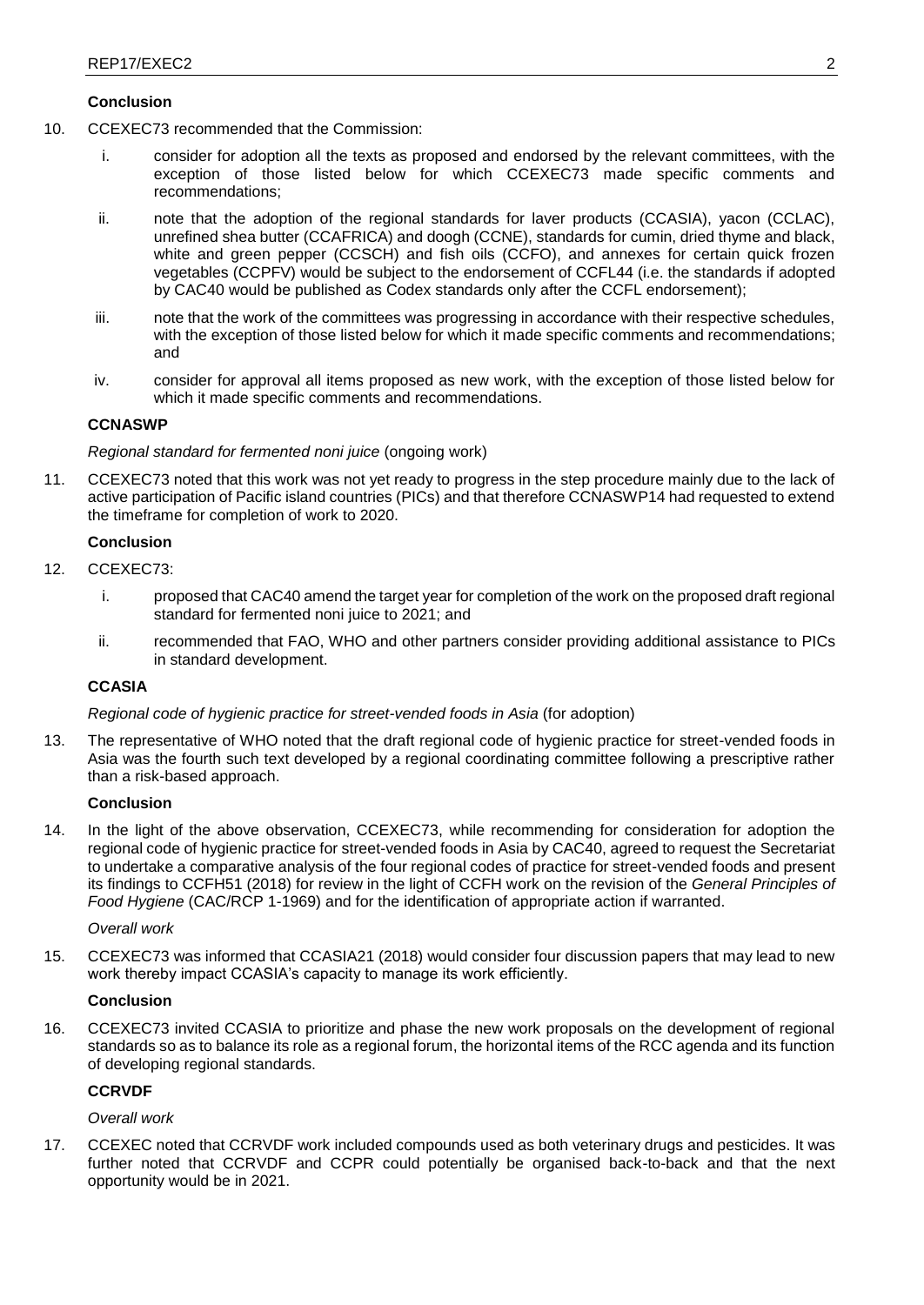18. One Member commented on the value of the Chairs' comments. With regard to comments from the Chair of CCRVDF regarding the committee's problems in establishing MRLs for non-therapeutic uses of veterinary drugs, the Member noted that it would be in the wider interest of Codex to look for a solution in order that CCRVDF, CCEXEC and the CAC spend their time productively.

## **Conclusion**

19. CCEXEC73 encouraged closer collaboration between CCRVDF and CCPR when considering MRLs for compounds used as both veterinary drugs and pesticides and invited the two Committees to explore innovative ways to foster such collaboration.

## **CCNFSDU**

*Ongoing work*

- 20. CCEXEC73 noted that CCNFSDU work on several items was behind schedule.
- 21. With regard to the work on NRV-Rs for older infants and young children, the Secretariat clarified that CCNFSDU continued to support this work. However, at its two most recent sessions, despite having agreed to convene an EWG to assess the need for and value of establishing an NRV-R for older infants and young children, the purpose of such NRVs-R and the specific populations to which they would apply, CCNSFDU had been unable to identify co-chairs to lead such an EWG. CCNFSDU39 would continue the discussion on how to proceed.

## **Conclusion**

- 22. CCEXEC73:
	- i. proposed that CAC40 extend the timeframe for completion of work on:
		- a. the review of the *Standard for Follow-up formula* (CODEX STAN 156-1987), until 2019;
		- b. the definition of biofortification, until 2019; and
		- c. an NRV-NCD for EPA and DHA long-chain omega-3 fatty acids, until 2018; and
	- ii. encouraged CCNFSDU to find alternative approaches to progress work on NRV-R for older infants and young children, recalling its 2019 deadline.

# **CCAFRICA**

## *Regional standard for unrefined shea butter* (for adoption)

23. CCEXEC73 noted that although the draft standard included all elements of commodity standards, certain sections were inconsistent with the standardized format of the Codex Commodity Standard as prescribed by the Procedural Manual and with the format of other standards for processed products.

## **Conclusion**

- 24. CCEXEC73 agreed to request the Secretariat to:
	- i. align the format of sections on food hygiene and contaminants with the standardized text in the Procedural Manual prior to publication as a Codex regional standard; and
	- ii. align the format of the standard with those of other commodity standards for consideration by CCAFRICA23.

*Regional standard for fermented cooked cassava (Manihot spp.) based products and the Regional standard for Gnetum spp. leaves* (for adoption at Step 5)

25. CCEXEC73 noted that the format of the two standards was not aligned with that of other standards for processed products.

# **Conclusion**

26. CCEXEC73 recommended that CCAFRICA align the two proposed draft standards with the standardized format of other standards for processed products before their submission for adoption at Step 8 and clarify the use of Appendix 1 of the proposed draft regional standard for *Gnetum* spp. leaves.

*Proposed draft regional standard on dried meat (ongoing work)* 

27. CCEXEC73 noted that timely completion of this work required active participation of members from the African region.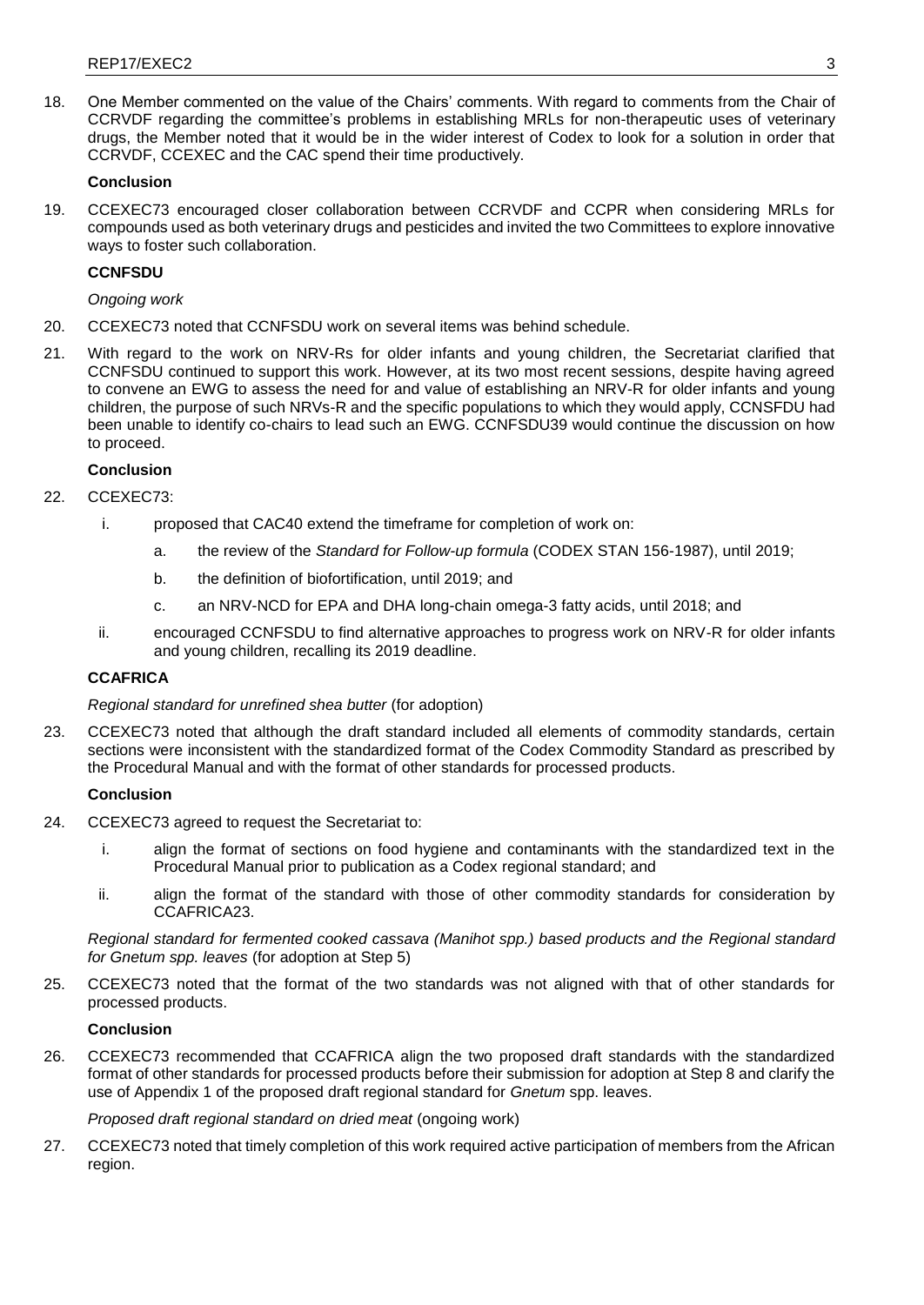## *Overall work*

28. CCEXEC73 noted that CCAFRICA23 (2018) in addition to ongoing work, consider two discussion papers that may lead to new work, and would start work on the development of a new regional strategic plan.

## **Conclusion**

29. CCEXEC73 invited CCAFRICA to prioritize and phase the new work proposals on the development of regional standards so as to balance its role as a regional forum, the horizontal items of the RCC agenda and its function of developing regional standards.

# **CCSCH**

## *Standards for cumin; for dried thyme; and for black, white and green pepper* (for adoption)

30. One member expressed a concern that, a thorough review of some sections (Section 3.2, on Quality factors) of the three standards had not been possible until after the meeting concluded, and therefore the texts proposed for adoption contained references to higher levels of defects than existed in trade practice and this could create difficulties in trade.

# **Conclusion**

- 31. CCEXEC73:
	- i. considered the above comment to be outside the scope of the Critical Review and noted that it should be taken up for discussion at CAC40; and
	- ii. agreed to recommend that CAC40 consider for adoption all three texts as proposed by CCSCH3 and endorsed by the relevant committees, subject to the endorsement of the labelling provisions by CCFL44.

## *Proposed draft standard for oregano* (ongoing work)

32. CCEXEC73 noted that work on the standard for oregano had been due for completion by 2017 but CCSCH3 had returned the standard to Step 2/3 for further elaboration to encompass all products traded as oregano.

### **Conclusion**

33. CCEXEC73 proposed that CAC40 extend the timeframe for completion of work on the standard for oregano until 2019.

*New work*

- 34. The Secretariat explained that CCSCH had developed a non-exhaustive list of more than 114 spices and culinary herbs with potential for standardization. With a view to undertaking the standard-development work more expeditiously, CCSCH had agreed to group the spices and culinary herbs by plant part, as in the industry — i.e. dried floral parts; dried fruits and berries; dried leaves; bark; dried rhizomes, roots and bulbs; culinary herbs etc. Each group standard would have general requirements for a particular group of spices falling under the same plant part category, and the specific requirements for a given spice would be included in annexes.
- 35. Subsequently, CCSCH recommended for approval by the Commission seven new project documents which would be considered under five key group categories, however it remained unclear how the elaboration of the general requirements for the group as well the specific requirements for the commodity would be undertaken.
- 36. To date, CCSCH had recommended the adoption of three commodity standards out of the four approved projects, though there was a need to examine critically whether the Committee could successfully undertake more than four standardization projects at the same time.

## **Conclusion**

- 37. CCEXEC73 recommended that:
	- i. the Commission consider for approval all seven items proposed as new work; and
	- ii. CCSCH consider at its next session:
		- a. adopting a phased approach in developing group standards, for example, by prioritizing work on standards for individual commodities belonging to the same group prior to developing a group standard; and
		- b. establishing a PWG (e.g. in-session WG) or other mechanisms to consider written comments and facilitate discussion of consolidated drafts.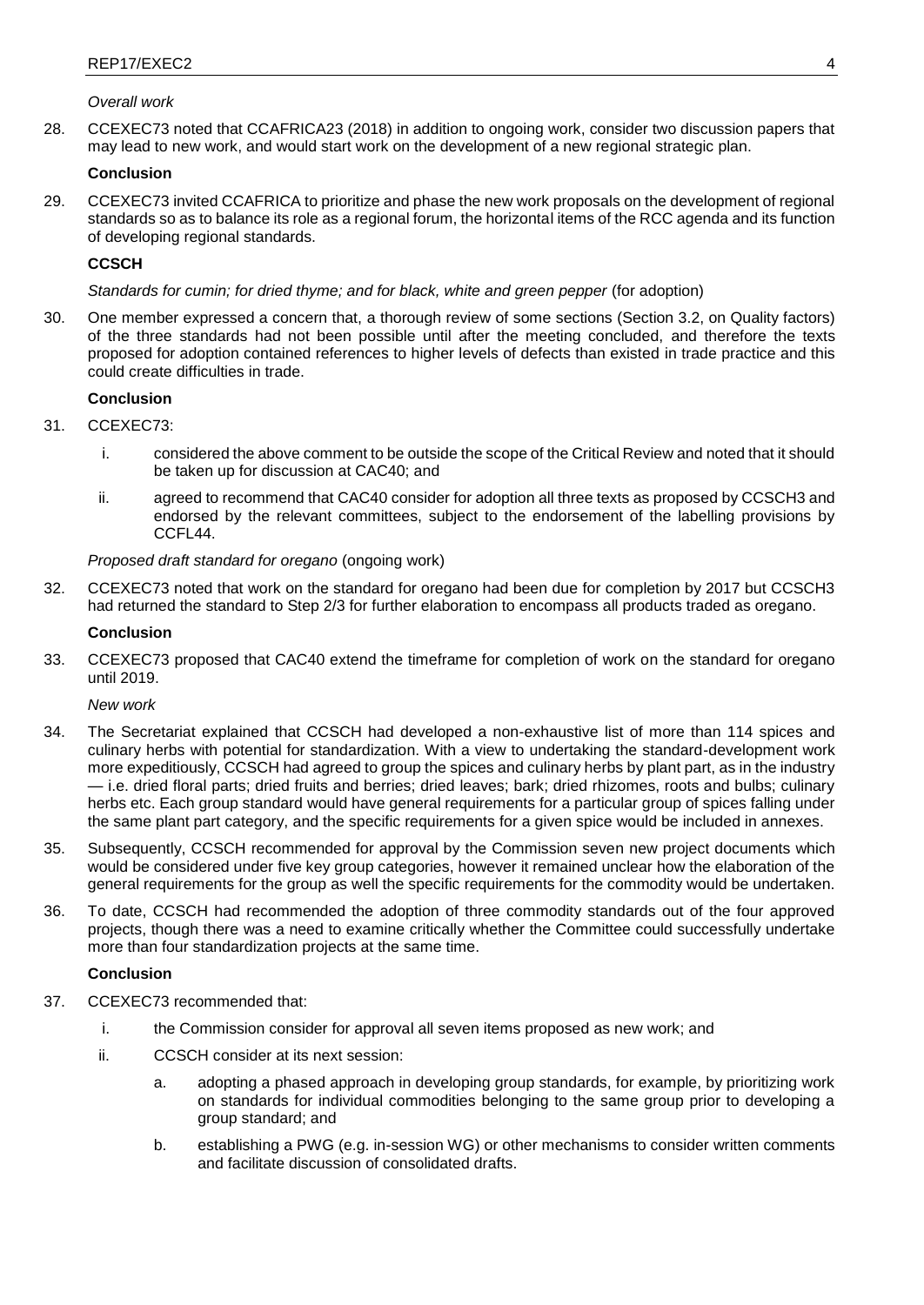# **CCFO**

# *Standard for fish oils* (for adoption)

- 38. The Coordinator for LAC, referring to his written comments contained in CRD5, expressed concern regarding the adoption of the standard, recalling that CCFO had agreed to forward the text for adoption at Step 8 despite: (i) the discussion on the difficulties of using the fatty acid ranges in Table 1 as the sole measure to determine compliance of a fish oil with Section 2.1 of the standard without further analysis; and (ii) the possible conflicts that the adoption and implementation of the standard may generate. Underscoring the complex nature of the issues and recalling that CCFO had recognized that the mechanism proposed for the determination of compliance would not be unequivocal, the Coordinator reaffirmed his concerns about approving a standard for which a sensitive issue had not been resolved.
- 39. The Secretariat recalled that CCFO25 had discussed the difficulties of using fatty acid ranges alone to determine the authenticity and the unequivocal identification of fish oils, especially those obtained from anchovies. The Secretariat further reiterated the observations made by CCFO25 that the format for Codex commodity standards prescribed in the Procedural Manual did not provide for the inclusion of horizontal provisions on certification and traceability in commodity standards. The Secretariat further recalled that, to address the concerns of Chile, CCFO25 had requested that the Codex Secretariat, should the draft standard for fish oils be adopted by CAC40, to issue a CL with the purpose of monitoring the application of the standard in relation to the conformity of named fish oils with its requirements and its effect on trade, with the outcome of the CL to be considered by the next session of CCFO. CCFO25 had also agreed to inform CCFICS of the concerns relating to the authenticity of fish oils.

## **Conclusion**

- 40. CCEXEC73:
	- i. concluded that the above comment was outside the scope of the Critical Review and could be better addressed during CAC40; and
	- ii. agreed to recommend that CAC40 consider for adoption the draft standard for fish oils as proposed by CCFO and endorsed by the relevant committees, subject to the endorsement of its labelling provisions by CCFL44.

## *Overall work*

41. CCEXEC73 noted that CCFO26 (2019) would consider specific guidance for consideration of proposals addressing specific aspects of its work, other than the development of new standards and/or the inclusion of new vegetable oils or animal fats in the standard. CCEXEC73 also noted although CCFO work was progressing well, the Committee's overall workload remained significantly heavy.

## **Conclusion**

- 42. CCEXEC73:
	- i. welcomed the initiative of CCFO to develop additional guidance for the revision of parameters of, inclusion of new parameters in and editorial amendment of existing fats and oils standards and recommended that CCFO consider whether a simplified project document or procedure would expedite such work; and
	- ii. recommended that CCFO consider developing a mechanism (e.g. forward plan) to better manage its agenda.

# **CCFA**

## *Food additive provisions of the GSFA* (for adoption)

43. The Secretariat explained that, due to an oversight, note NN10 "For use in products conforming to the *Standard for Fermented Milks* (CODEX STAN 243- 2003) at 1,000 mg/kg" associated to the provision for diacetyltartaric and fatty acid esters of glycerol (INS 472e) in FC 01.1.4 was not consistent with the ML of INS 472e in CXS 243-2003 (10,000 mg/kg) and should be as follows: "For use in products conforming to the *Standard for Fermented Milks* (CODEX STAN 243- 2003) at 10,000 mg/kg".

## **Conclusion**

44. CCEXEC73 agreed to recommend that CAC40 consider for adoption the draft and proposed food additive provisions of the GSFA and revise note NN10 associated to the provisions of INS 472e in FC 01.1.4.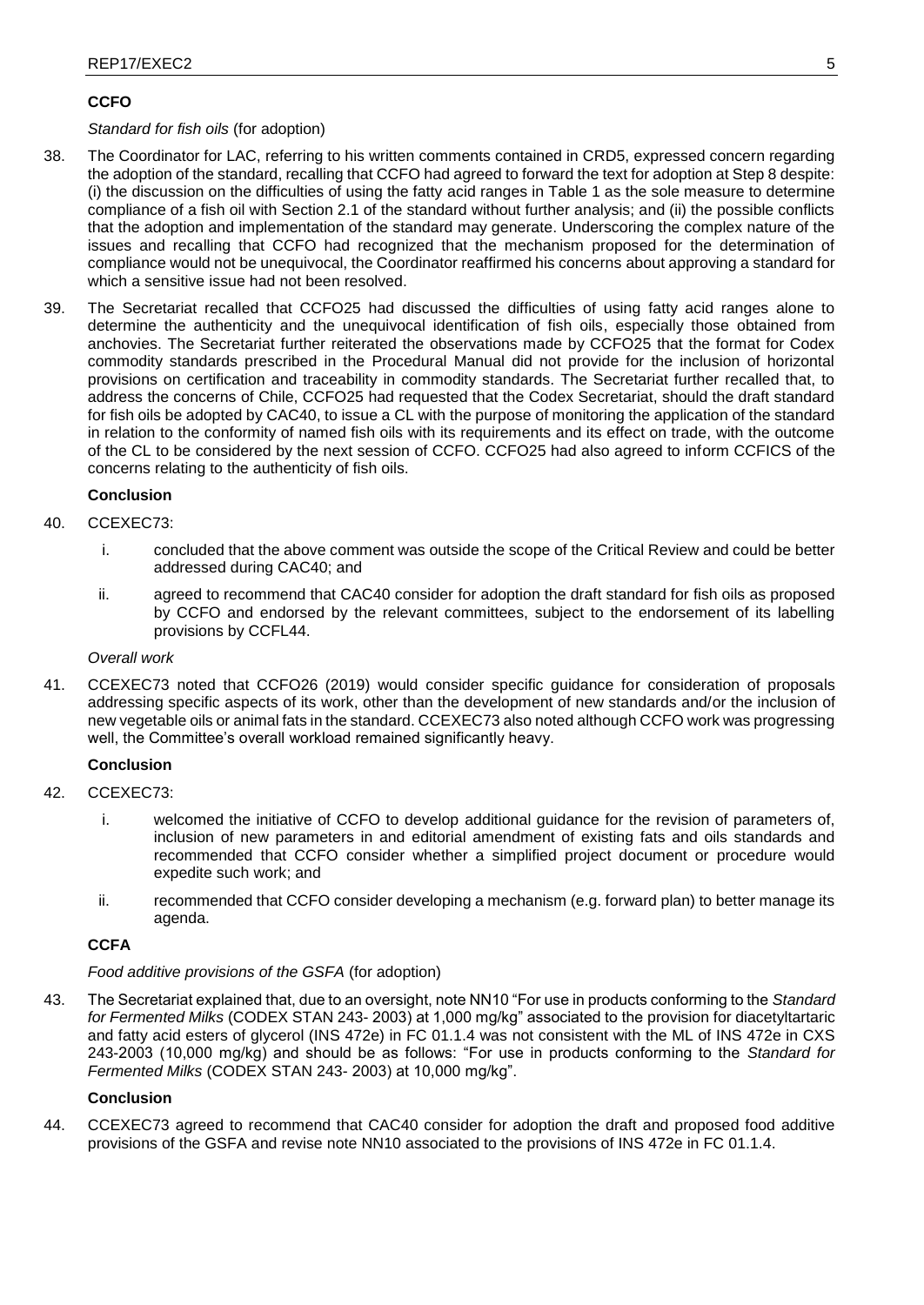# **CCPFV**

*Ongoing work*

45. The Secretariat noted that, although not reflected in the document for critical review, the ongoing work in CCPFV included — to complete the task entrusted to CCPFV by CAC in 1997 — 18 standards pending review to determine their relevance to international trade and, if so relevant, whether they needed revision.

*New work*

- 46. The Secretariat informed CCEXEC that nine proposals for new work had been submitted in reply to CL 2017/07-PFV (request for new work on Codex standards for processed fruits and vegetables) issued by the Secretariat at the request of CCPFV28 (2016) and that all project documents were complete and provided adequate information regarding the criteria for the establishment of work priorities, including criteria applicable to commodities.
- 47. CCEXEC73 noted that, of the nine proposals, work on dried chili peppers (proposed by Mexico) would be considered by CCSCH following the recommendation of CCPFV27 (2014), and the work on dried persimmon (proposed by the Republic of Korea) could be taken up in the context of the work on dried fruits (proposed by Thailand). Consequently, the number of proposals for new work was reduced to seven.
- 48. Regarding the proposals for new work, the Committee heard the following views:
	- i. While CCPFV had been highly productive, problems regarding quorum at its recent sessions had suggested low interest in its work. The CCPFV Chair's analysis questioned the need to undertake work on the proposals submitted and the value of undertaking work on low-priority standards. Careful consideration should be given to whether CCPFV should continue to meet physically, considering the need to make efficient use of limited resources.
	- ii. While the submission of nine proposals for new work gave a clear indication of the interest on the part of members to continue work on standards for processed fruits and vegetables, CCPFV should undertake a technical review of the proposals submitted, which would best be achieved through a physical meeting of CCPFV, before any CAC decision on the new work would be taken.

## **Conclusion**

49. CCEXEC noted that the project documents were complete and met the criteria for critical review.

*Overall work*

- 50. The Secretariat recalled that 18 standards were pending review, in addition to the nine proposals for new work. As some of the proposals for new work related to the revision of the standards pending review, the overall CCPFV workload comprised: (i) pending work on prioritization of the review of existing standards for various processed fruits and vegetables; and (ii) proposals for the development of new standards/revision of standards, accounting for 19 standards on the agenda of the next CCPFV meeting.
- 51. Members reiterated their comments on the issue of participation, the efficient use of resources, the need to technically review the new work proposals and the standards pending review. The need to find a pragmatic solution to these issues was also highlighted.
- 52. CCEXEC73 discussed possible approaches to address the overall work on standards for processed fruits and vegetables.
- 53. The following three proposals were put forward.
	- i. To conduct the analysis of the standards pending review and new work proposals by correspondence (proposed by the member from North America), in order to allow CCPFV to determine the interest in and need for new work prior to determining whether to convene a physical meeting of CCPFV and in the affirmative this could be possible in 2019.
	- ii. To broaden the TOR of CCFFV to consider processed fruits and vegetables (proposed by the member from Latin America and the Caribbean), which would facilitate the more efficient use of resources and broader participation of member countries.
	- iii. To co-host the next session of CCPFV with a related committee, such as CCSCH or CCFFV (the Coordinator for Asia indicated the willingness of India to co-host CCPFV back-to-back with CCSCH), which would facilitate broader participation and avoid the difficulties countries may encounter in working by correspondence.

## **Conclusion**

54. CCEXEC73 agreed to present the three proposals for a decision at CAC40.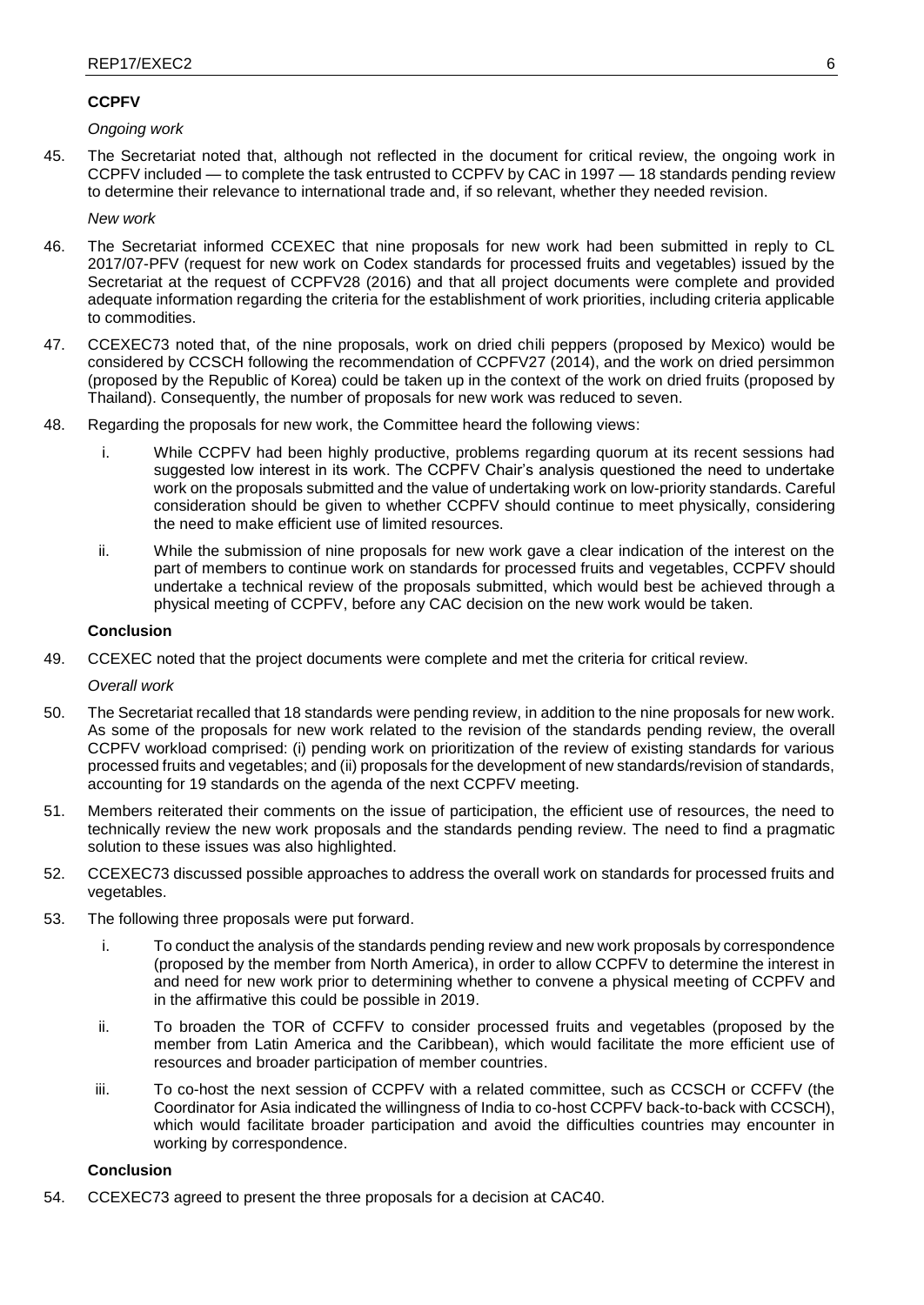# **CCCF**

*MLs for lead in selected processed fruits and vegetables (revision of MLs)* (for adoption at Step 5)

55. CCEXEC73 noted that the target year for completion of this work had been 2015 and that CCCF was awaiting additional data to complete its work.

# **Conclusion**

- 56. CCEXEC73:
	- i. agreed to request that CCCF provide a reasonable deadline for completion of this work; and
	- ii. recommended that CCCF not propose further work on the development of new MLs for lead for inclusion in the *General Standard for Contaminants and Toxins in Food and Feed* (GSCTFF) (CODEX STAN 193-1995) until work on the revision of existing MLs in the GSCTFF had been completed.

*Ongoing work*

57. CCEXEC73 noted that all the ongoing work could not be completed by the target year.

## **Conclusion**

58. CCEXEC73 agreed to request CCCF to provide a reasonable deadline for the completion of the ongoing work.

*Guidelines on risk analysis of chemicals inadvertently present in foods at low levels (new work)* 

59. CCEXEC noted that project document on new work did not respond to the question on availability of scientific advice and that it was important to ensure that the work was consistent with the *Principles of Risk Analysis*.

## **Conclusion**

60. CCEXEC73 recommended that FAO and WHO participate actively in the work on the development of the guidelines on risk analysis of chemicals inadvertently present in foods at low levels, with a view to ensuring consistency with the *Principles of Risk Analysis*, in particular risk assessment.

*Overall work*

61. CCEXEC73 noted that the CCCF agenda reflected the high level interest among Codex members in the work of the Committee and that CCCF had already acknowledged its heavy workload and would develop a forward workplan to manage its increasing workload.

## **Conclusion**

62. CCEXEC73 welcomed the decision of CCCF to develop a forward workplan and encouraged the Committee to put it into action.

## **CCPR**

## *Classification of Food and Feed*

63. CCEXEC73 noted that, in response to the request of CCEXEC71 regarding the target year of completion of the work on the remaining parts of the *Classification*, CCPR49 had indicated that: the revision of Types 04 and 05 would be completed by 2018 and of Class C by 2020; and it was not possible to specify when work on the remaining parts of the Classification — i.e. primary commodities of animal origin (Class B) and processed food of plant origin (Class D) — would be completed.

## **Conclusion**

64. CCEXEC73 proposed that CAC40 revise the target year for completion of the work on the revision of the *Classification* pursuant to the information provided by CCPR49.

# **CCFICS**

*New work*

65. CCEXEC73 noted that CCFICS would convene regional inter-sessional PWGs on a pilot basis with a view to facilitating broader participation among countries and this would take into account constraints they may face.

## **Conclusion**

66. CCEXEC73 requested that CCFICS report back to CCEXEC on the outcome of the pilot.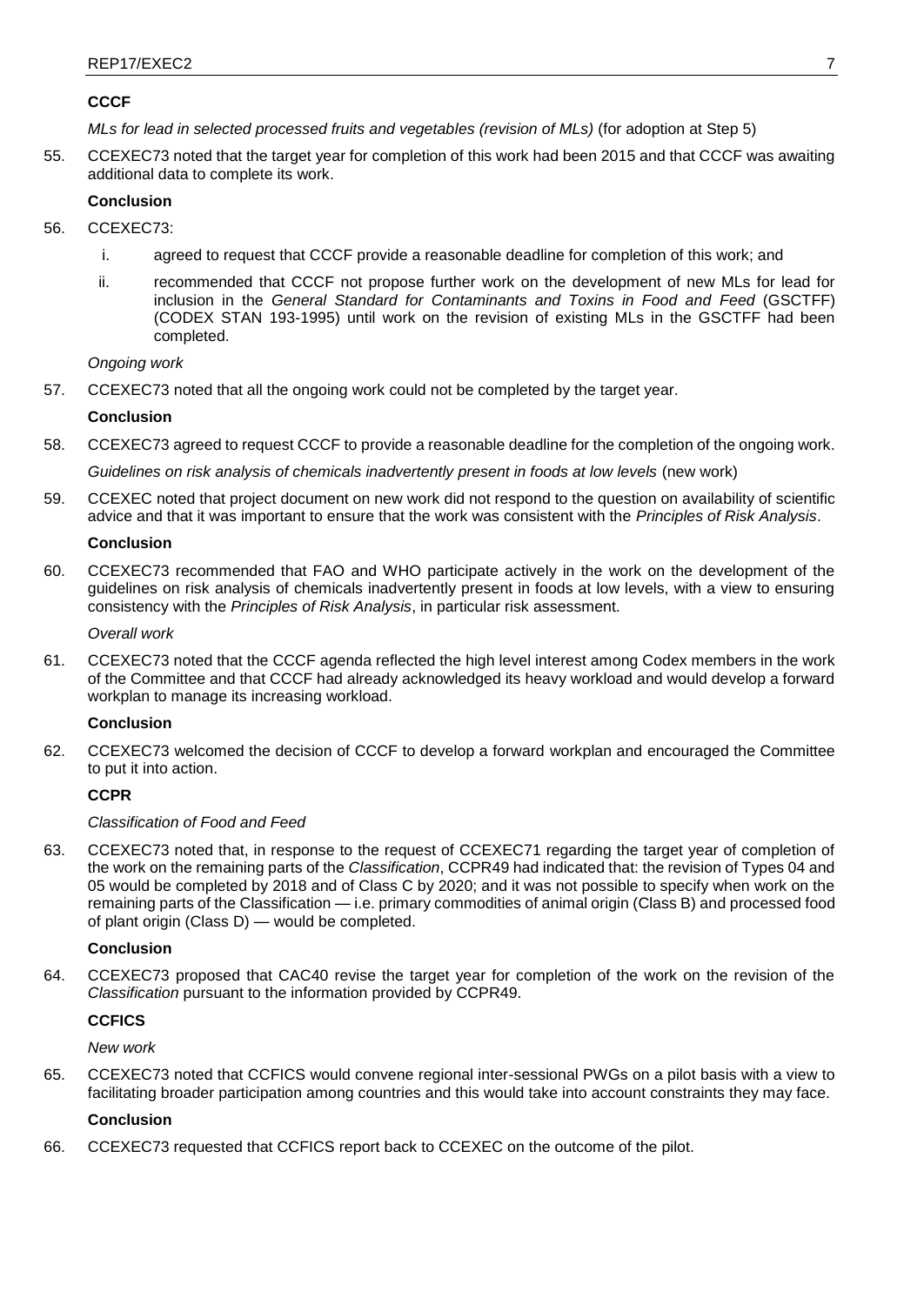# **CCMAS**

*Overall work* 

# **Conclusion**

67. CCEXEC73 recommended that CCMAS continue to assign highest priority to the revision and continuous updating of the *General Standard for Methods of Analysis and Sampling* (CXS 234-1999) so as to ensure that it remained a reliable single source of methods of analysis and sampling for Codex.

# **CCNE**

## *Regional standard for doogh* (for adoption)

68. CCEXEC73 noted that the respective endorsement of the draft provisions on food labelling and food additives were pending from CCFL34 (October 2017) and CCFA50 (March 2018).

## **Conclusion**

69. CCEXEC73 agreed to recommend that CAC40 consider for adoption the draft regional standard as proposed by CCNE, subject to the endorsement of the food labelling and food additive provisions by CCFL44 and CCFA50.

*Regional standard for mixed zaatar* (for adoption at Step 5)

70. CCEXEC73 noted that the timeframe for completion of this work was 2017.

## **Conclusion**

71. CCEXEC73 proposed that CAC40 amend the target year for completion of work on the regional standard for mixed zaatar to 2019.

*Overall work*

- 72. CCEXEC73 noted that CCNE10 would consider two items in the step procedure the regional standard on mixed zaatar, expected to be finalized by CCNE10, and the regional standard for labneh, the status of which required clarification as it was not considered at CCNE09 — and three discussion papers that may lead to new work.
- 73. The Coordinator for the Near East confirmed the interest of the region to continue work on the standard for labneh.

## **Conclusion**

- 74. CCEXEC73:
	- i. requested CCNE to clarify the status of the regional standard for labneh; and
	- ii. invited CCNE to prioritize and phase the new work proposals on the development of regional standards in order to balance its role as regional forum, the horizontal items of the RCC agenda and its function of developing regional standards.

# **CCMMP (working by correspondence)**

75. The CCEXEC was informed that there had not been any new submissions to CCMMP regarding the standard on processes cheese and therefore the recommendation from CCEXEC71 stood.

## *Standard for dairy permeate powders* (for adoption)

76. The Secretariat informed CCEXEC that the provisions on food additives, on methods of analysis and sampling, and on food labelling needed to be endorsed by the respective committees.

# **Conclusion**

77. CCEXEC73 agreed to recommend that CAC40 consider for adoption the draft standard for dairy permeate powders as proposed by CCMMP and subject to the endorsement of the labelling, food additive and methods of analysis provisions by CCFL44, CCFA50 and CCMAS39, respectively.

# **CCS (working by correspondence)**

*Standard for non-centrifuged dehydrated sugar cane juice* (ongoing work)

78. CCEXEC73 noted that the timeframe for completion of the work had been extended for four consecutive years and that agreement on the scope of the standard could not be reached.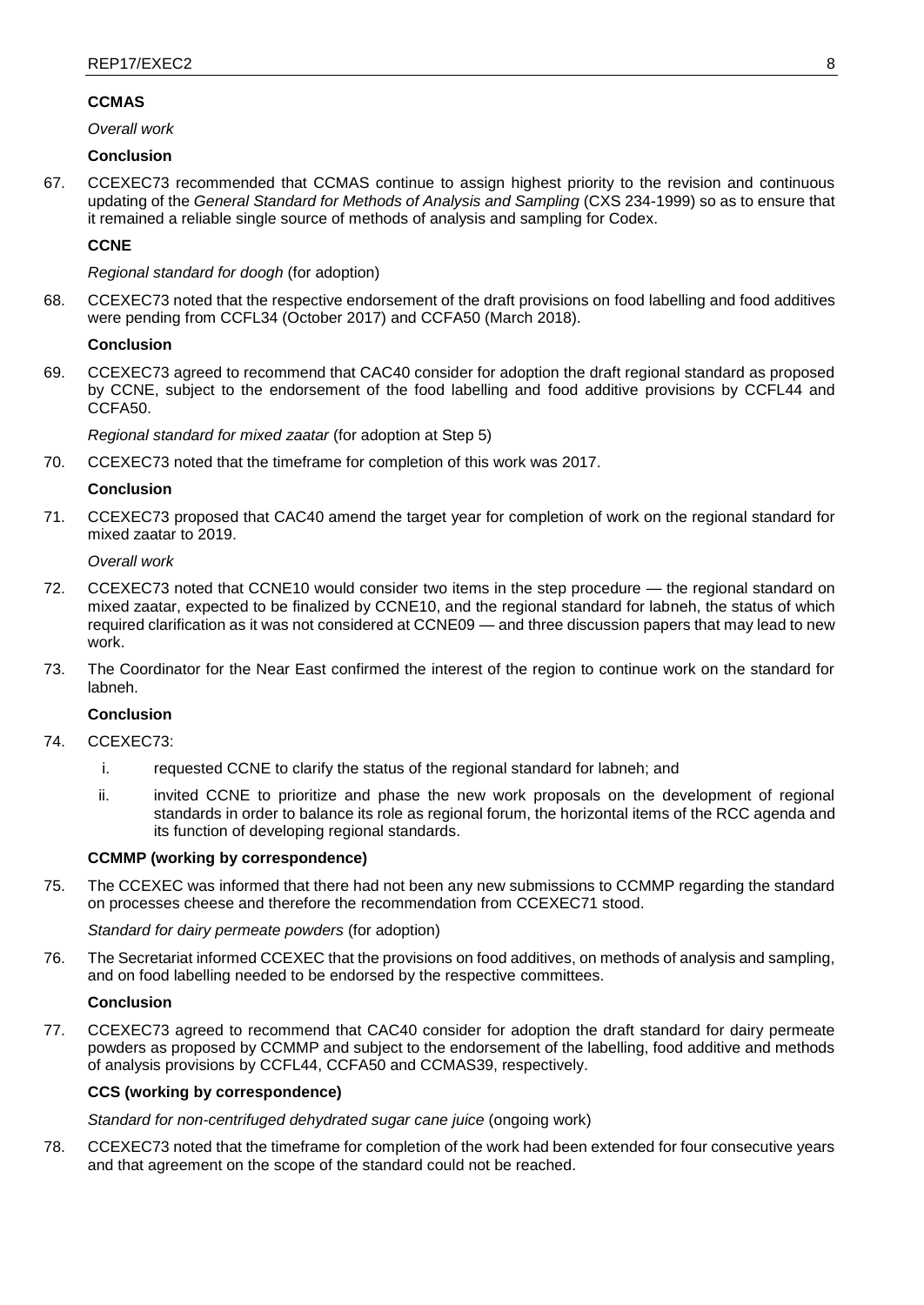79. The Coordinator for LAC, underscoring the challenging nature of the task for Colombia as CCS host in seeking agreement on the scope of the standard, and recalling the importance of this work for his region, proposed that the timeframe be extended.

# **Conclusion**

80. CCEXEC73 recommended that CAC40 discontinue work on the development of the standard for noncentrifuged dehydrated sugar cane juice, with the understanding that such a decision would not prevent interested countries from submitting a proposal for new work for these products in the future.

# **CCCPL (working by correspondence)**

*Standard for quinoa* (for adoption at Step 5)

81. The Secretariat informed CCEXEC of the CCCPL request that CCCF consider the development of MLs for cadmium and lead for quinoa and noted that the existing MLs for lead and cadmium in cereals in the GSCTFF explicitly excluded quinoa.

## **Conclusion**

82. CCEXEC73 requested that CCCF consider the inclusion of quinoa in the current MLs for lead and cadmium in cereals in the GSCTFF.

## **Project documents**

*Revision of the Code of Practice to Minimize and Contain Antimicrobial Resistance (CAC/RCP 61-2005) (CAC/TFAMR) and Guidance on integrated surveillance of antimicrobial resistance (CAC/TFAMR)*

83. CCEXEC73 noted that the PWG on AMR had discussed the process by which the draft texts might be elaborated for consideration by TFAMR5 and had agreed to recommend to CAC40 to establish EWGs.

## **Conclusion**

- 84. CCEXEC73 recommended that CAC40:
	- i. consider for approval two proposals for new work on AMR; and
	- ii. establish EWGs to prepare the proposed draft texts for comments and consideration by TFAMR5, noting that the EWGs should complete their work by mid-September so as to allow adequate time, of approximately two months, for comments before TFAMR5.

## **REGULAR REVIEW OF CODEX WORK MANAGEMENT: ELECTRONIC WORKING GROUPS (Agenda item 3)<sup>4</sup>**

- 85. The Secretariat introduced the item and described the process followed in conducting the 2016 regular review.
- 86. CCEXEC73 expressed support for the review process, methodology, analysis and findings.
- 87. CCEXEC73 noted the experience of multiple participants from the same member/observer organization taking part in EWGs. The Committee acknowledged the importance of national coordination for participation in EWGs.
- 88. CCEXEC73 recognized the need for practical guidance for all participants involved throughout the EWG lifecycle. Areas for support could include:
	- i. guidance on when to establish an EWG and alternatives, and on how to manage EWG reports in plenary (for Committee Chairs);
	- ii. the process of managing an EWG (chaired and co-chaired), and templates for reporting (including list of participants) (for EWG's Chairs);
	- iii. coordination at the level of Codex Contact Points (for participants); and
	- iv. digital tools available (for EWG Chairs and participants).
- 89. The Committee noted that, due to the number of EWGs, both in Codex and other standard-setting organizations, there was a need for members to prioritize areas of interest. Prioritization required coordination at the national level, which depended on the capacity of national food safety control systems.
- 90. The representative of FAO noted that national and regional capacity-building initiatives under CTF2 could contribute to enhancing coordination, prioritization and participation in EWGs.

<sup>4</sup> CX/EXEC 17/73/3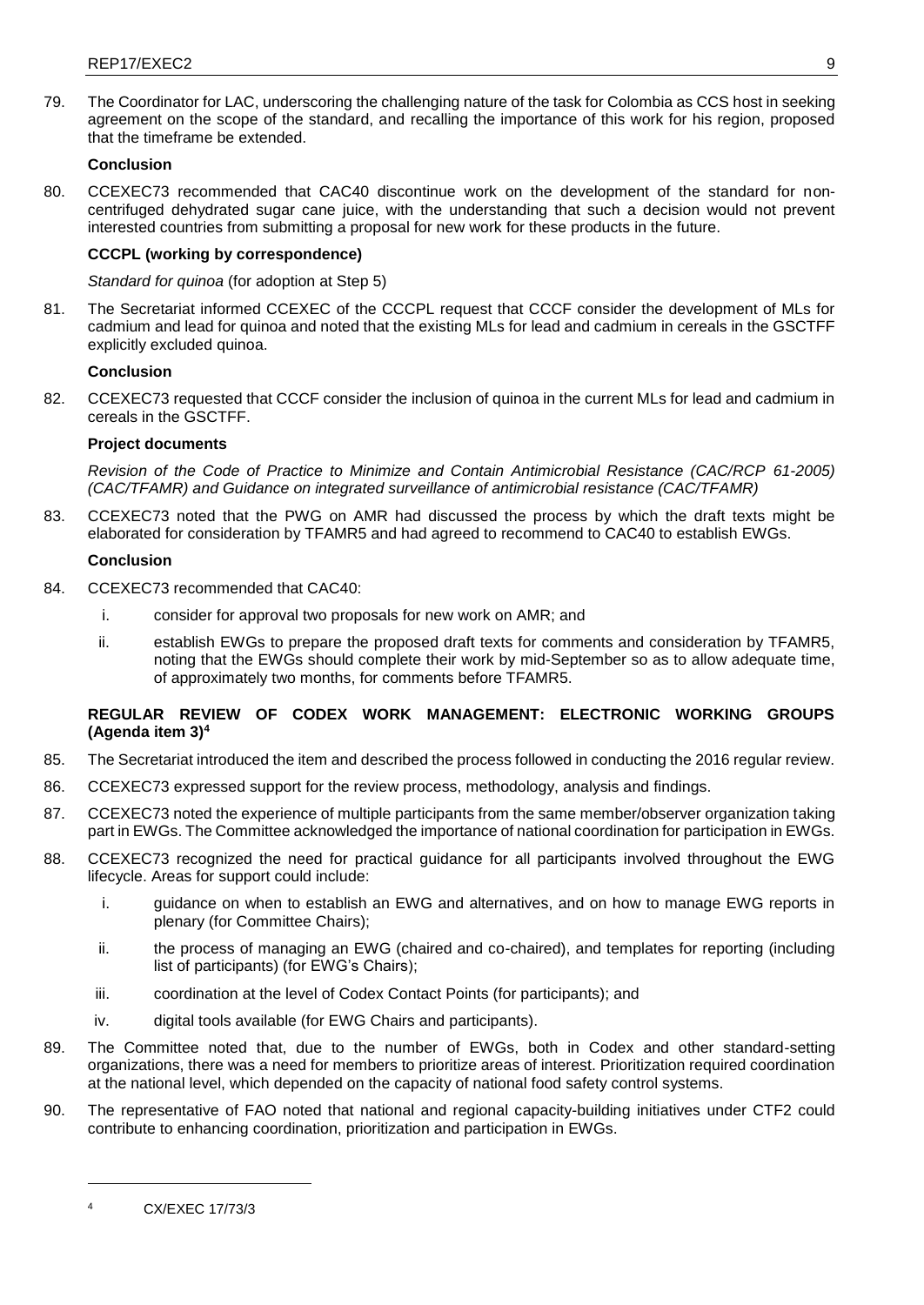- 91. CCEXEC73 recommended that the Secretariat:
	- i. develop practical guidance for EWGs as outlined in the working document and para. 88;
	- ii. examine barriers to active participation and identify possible solutions;
	- iii. record actions taken as part of the report on the implementation of the Codex Strategic Plan 2014– 19; and
	- iv. continue the regular review of Codex work management.

# **REVITALIZATION OF FAO/WHO COORDINATING COMMITTEES (Agenda item 4)<sup>5</sup>**

92. The Secretariat recalled the important role RCCs played: as regional fora for coordination and exchange regarding Codex work; as platforms for FAO and WHO to engage with countries on priority needs and challenges in discussions that informed the planning and implementation of nutrition and food-quality and safety activities in their regions; as regional-standard-setting bodies; and as contributing to Codex governance, through the participation of Regional Coordinators in CCEXEC. The revitalization process aimed to enable the RCCs to become the preeminent fora for the discussion of food safety, food quality and nutrition at the regional level. The working document (CX/EXEC 17/73/4), prepared jointly by the Codex Secretariat and FAO and WHO, summarized the key results of the revitalization process to date.

## *Discussion*

- 93. The representative of FAO highlighted that RCCs provided an effective forum to consider critical and emerging issues relating to regional food safety and quality. Regarding the online platform on food control, she recalled that information exchange on food control had always been a basic function of RCCs, and drew attention to FAOLEX as a useful resource for sharing information on food-safety and -quality legislation.
- 94. The representative of WHO welcomed the recent developments in the revitalization of RCCs. WHO stood ready to support further progress with a view to RCCs operating as regular regional fora for the discussion of food safety and nutrition and to provide policy input to the Commission. The participation by countries in RCC meetings with their own funding was a good indicator of the degree of engagement of member countries in Codex work. For the agenda of future RCC meetings to remain well balanced, there was a need to ensure that work on regional standards does not become predominant and that sufficient space be allocated for the discussion of important crosscutting issues.
- 95. Members noted the following
	- i. The revitalization process had provided the opportunity to recognize the roles of RCCs in discussing food quality and safety issues of interest at the regional level.
	- ii. The introduction of keynote addresses at RCC meetings was highly relevant and helped raise the profile of RCCs as regional fora to address food-quality and -safety issues, in particular critical and emerging issues.
	- iii. The World Food Safety Day under discussion was particularly significant to raise the profile of Codex at all levels and to raise awareness of Codex at the political level.
	- iv. Data on the use of standards was very relevant.
	- v. The online platform could become an important open resource for information sharing. The low participation of countries in data collection through the online platform was related to structural issues in certain countries and to the lack of specialists in the regions.
	- vi. A common horizontal agenda for all RCCs could highlight differences and similarities among regions and facilitate Codex, FAO and WHO analysis and responsive actions in terms of capacity development and standard development.
	- vii. There remained scope for continued improvement, especially in terms of raising the profile of RCCs not only at the technical level but also at the political level.

<sup>5</sup> CX/EXEC 17/73/4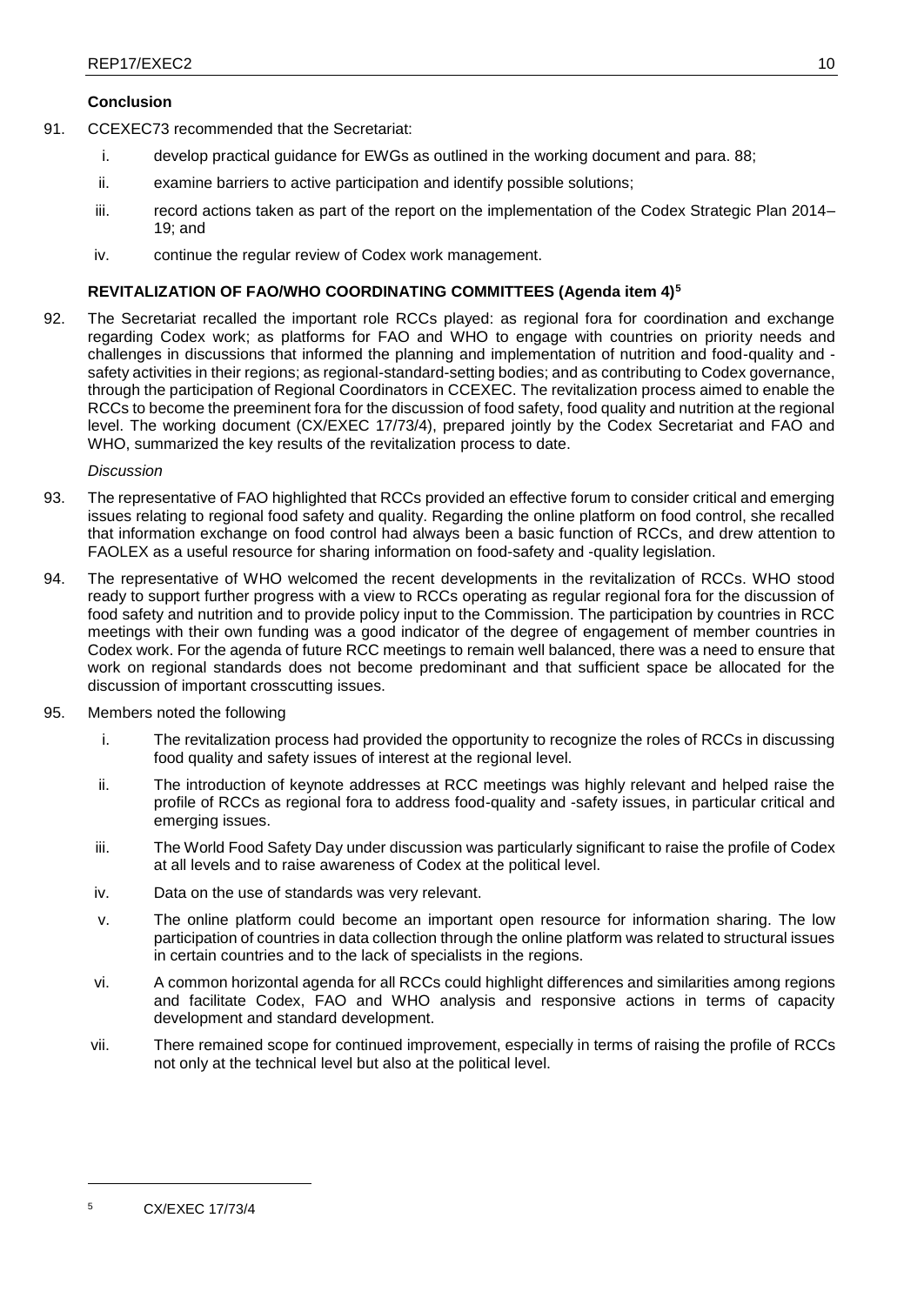- 96. CCEXEC73:
	- i. welcomed the very satisfactory progress in the revitalization process of the RCCs;
	- ii. noted the importance that each RCC prioritize and phase its work on developing regional standards so as to balance its role as a regional forum, the horizontal items on all RCC agendas and its regionalstandard-setting function (see agenda item 2);
	- iii. encouraged FAO, WHO and the Secretariat to continue the revitalization process throughout the next cycle of RCCs meetings;
	- iv. encouraged members to actively participate in future surveys conducted in conjunction with RCC meetings; and
	- v. recommended that CCEXEC74 discuss the horizontal agenda items for the next cycle of RCCs sessions.

# **CODEX STRATEGIC PLAN 2014-2019: IMPLEMENTATION STATUS (Agenda Item 5.1)<sup>6</sup>**

97. The Secretariat introduced the item which included: a report on the implementation status of the Codex Strategic Plan 2014–19 (Section 2 and Appendix I); a report on the implementation status of the Codex Communications Strategy 2015–17 (Appendix II), and a draft outline of the Codex Communications Strategy 2017–19 (Appendix III).

## *Strategic Plan 2014–19*

- 98. The Secretariat highlighted that several indicators remained unmeasurable and had therefore not been reported in the 2016 implementation report (e.g. scientific data from developing countries and networks of members to enhance collaboration in the generation of scientific data).
- 99. Regarding the timely distribution of working documents, which was below expectations in 2016, the Secretariat informed CCEXEC that several actions had been taken to increase the timeliness (e.g. preparation of a glossary to facilitate translations and guidance templates for the preparation of reports of Electronic Working Groups) and that the Secretariat would continue monitoring this activity and implement actions to improve performance accordingly.
- 100. One member expressed satisfaction that the last CCFICS report had been translated into Arabic.

*Communications Strategy 2015-17*

- 101. CCEXEC73 noted that the communications strategy was key for making the Codex Alimentarius better known throughout the entire production chain, vis-à-vis, governments and the private sector. The new round of FAO/WHO Regional Coordinating Committees would be an important opportunity to shape the communication in a way that could help making Codex issues more understandable for producers and consumers.
- 102. CCEXEC73 acknowledged that while there had been many positive achievements, there was a need to further improve communication externally and internally (e.g. with regards to the understanding of the critical review).
- 103. The representative of WHO, while noting the new and recent initiatives to improve communications, stressed the need for further synergising the communications effort on Codex with the advocacy and fundraising for the Codex Trust Fund. He pointed out that outreach to health ministries represented in WHO's governing bodies would be a prerequisite for raising the profile and visibility of Codex and food safety in the agenda of WHO.

## *Draft Communications Strategy 2017-19*

- 104. CCEXEC73 briefly discussed the possibility of creating a logo for the Codex Alimentarius Commission as this could potentially help increasing the visibility of Codex work, but agreed that this question was subject to further appraisal.
- 105. The representative of the Office of Legal Counsel of WHO and the representative of FAO recalled previous discussions on this question, the origin of the present communication strategy developed with the aim to increase the visibility of Codex, as well as the position of both WHO and FAO that the proliferation of logos should be avoided.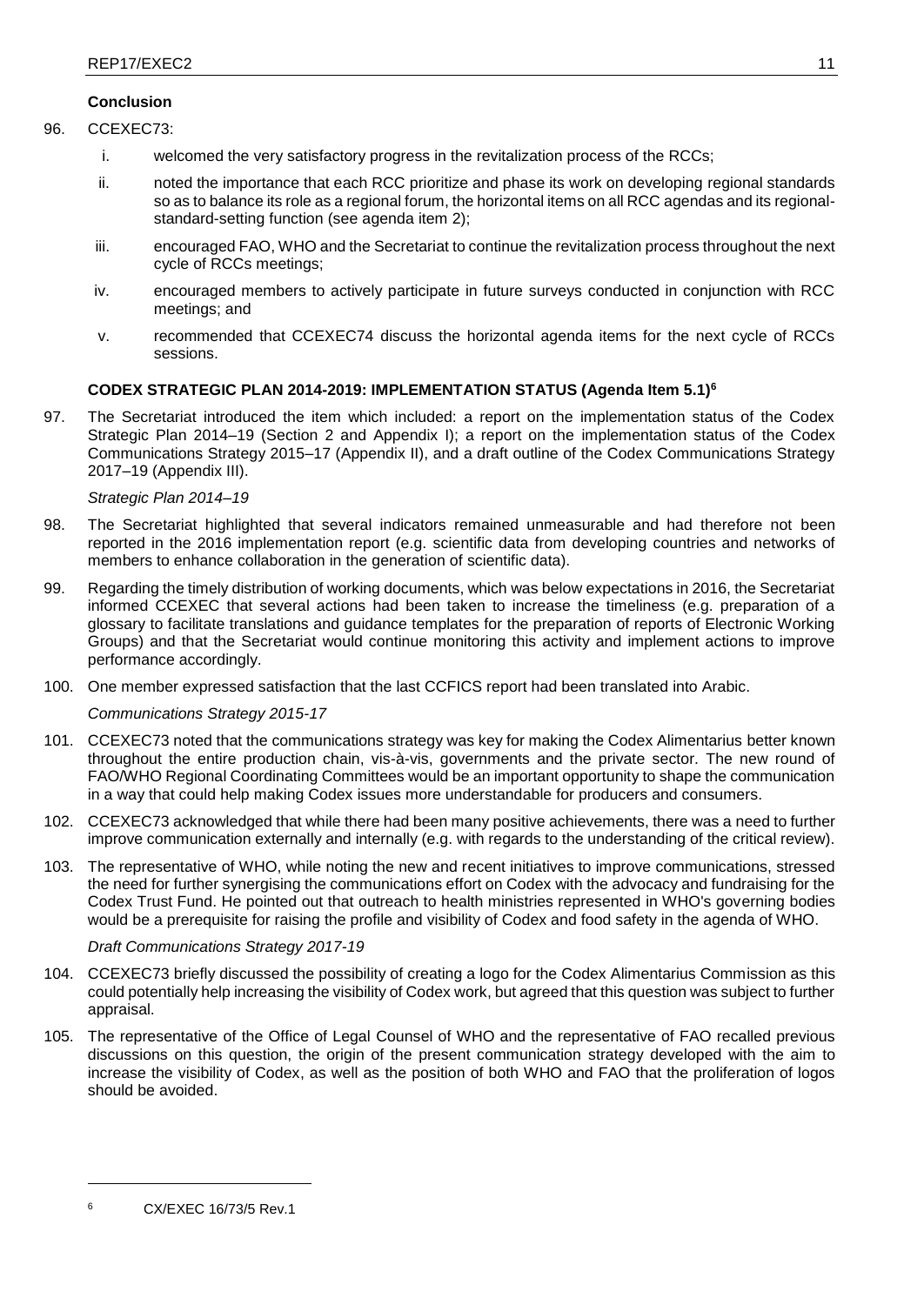# 106. CCEXEC73:

*Strategic Plan 2014–19*

- i. requested FAO/WHO to work on the measurement of quality and quantity of scientific data from developing countries (activity 2.3.1);
- ii. noted that Activity 2.3.4 (networks of members to enhance collaboration in the generation of scientific data) cannot be measured by the Secretariat and should therefore be excluded from the next report;
- iii. requested the Secretariat to monitor the impact of actions taken with regards to the timely distribution of working documents and inform about further actions taken to improve the rate of working documents distributed on time (activity 4.1.4);
- iv. requested the Secretariat to continue monitoring the strategic plan and report on the implementation status for the calendar year 2017 at CCEXEC75;

## *Communications Strategy 2015-17*

v. noted the report on the Communications Strategy 2015–17 and thanked the Secretariat for all its achievements;

# *Draft Communications Strategy 2017-19*

- vi. confirmed the mission and objectives of the 2017–19 Communications Strategy;
- vii. requested the Secretariat to present the completed strategy to CCEXEC74 (Rome September 2017) for examination and approval;
- viii. suggested CCEXEC74 consider how CCEXEC can contribute to the future development of the Draft Communications Strategy 2017-19.

# **CODEX STRATEGIC PLAN 2020-25: DRAFT (Agenda item 5.2)<sup>7</sup>**

107. The Chairperson introduced the item and noted that the draft Codex Strategic Plan 2020-25 (SP), which included only goals and objectives, was based on the current Strategic Plan and future drafts would take into account: the quality of indicators; findings of the Codex regular review; the strategic goals of FAO and WHO; and the SDGs.

# **Discussion**

- 108. CCEXEC73 focused its discussion only on the goals.
- 109. The representative of FAO informed the Committee that one of FAO's Strategic Objectives (SOs) incorporates the notion of promoting inclusive and efficient trade.. She invited CCEXEC to consider the relevance of this concept to the new strategic goals.
- 110. The representative of WHO noted that the concept of inclusiveness and participation was split between Goals 1 and 4 and a proposal to remove this inconsistency was contained in CX/EXEC 17/73/6 Add.1. He also suggested that the specific reference to developing countries in Goal 4 could be addressed at objective rather than goal level.

# 111. CCEXEC73:

- i. recommended that the phrase "*in an inclusive and transparent manner*" be deleted from Goal 1 as this aspect was already covered by Goal 4;
- ii. noted that Goal 2 should be reformulated to reflect more realistically the ability of Codex to influence the availability of scientific advice. Similarly the wording of Goal 4 should reflect what Codex can realistically achieve in this area;
- iii. supported Goal 3 and Goal 5; and
- iv. suggested that a clear vision was needed and that the subsequent content of the Strategic Plan would follow from this vision.

<sup>7</sup> CX/EXEC 17/73/6; Comments of Albania, Costa Rica, Egypt, Japan, Paraguay, Peru, Somalia, WHO (CX/EXEC 17/73/6 Add.1); EU (CRD3)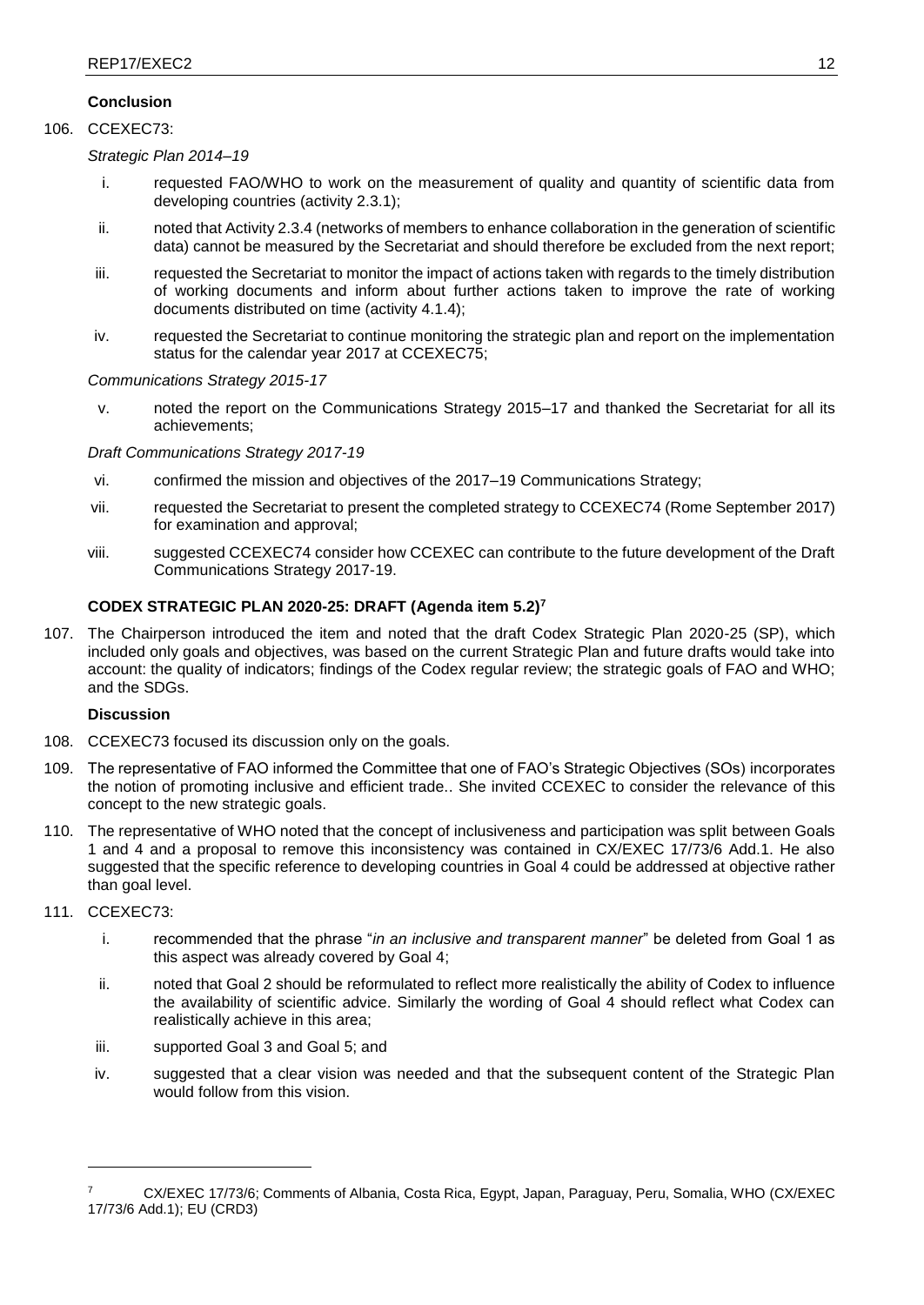112. The Codex Chairperson informed the Committee of her vision for Codex in light of the SDGs which is "Codex for inclusive health, wealth and growth".

# **Conclusion**

- 113. CCEXEC agreed that:
	- i. the Drafting Team (composed of the CAC Chair and Vice Chairs) would prepare a revised proposal based on the comments submitted in response to CL 2017/50/OCS-EXEC as well as proposals made by CCEXEC73 and CAC40;
	- ii. the revised proposal would be considered by CCEXEC74; and
	- iii. the timetable set out in Appendix II (including clear opportunities for comments by RCCs) would indicate all further steps for the drafting and consultation process.

# **COMMITTEES WORKING BY CORRESPONDENCE (Agenda item 5.3)<sup>8</sup>**

114. Dr Yayoi Tsujiyama, Chair of the CCEXEC Sub-Committee introduced the item and highlighted the four proposed options available to the Commission when deciding on new work: i.e. i) reactivation of a relevant committee adjourned *sine die* to work by correspondence; ii) establishment by the Commission of an EWG, to conduct the new work, reporting directly to the Commission; iii) assignment of the new work to a FAO/WHO Regional Coordinating Committee; iii) establishment of a "super committee", which could meet one week before the CCEXEC meeting or in conjunction with a meeting of another committee.

## **Discussion**

- 115. CCEXEC73 considered the proposals and noted that all identified options along with the decision tree were valid. In addition CCEXEC73 noted that these options were not exhaustive and that no individual solution could address all possible scenarios, e.g. holding joint a session of committees which share common subjects, or complementary issues such as CCPR and CCRVDF, could also be considered.
- 116. The Secretariat explained that committees working by correspondence followed the same standard development procedure as active committees before Step 3 which usually happened in EWG even though other drafting groups were possible in line with the procedures. Unlike active committees holding physical meetings and issue reports containing all consensus based decisions achieved at sessions, committees working by correspondence do not provide such reports and the process that leads to final recommendations lies more with the Chair of the committee and is less transparent. He explained further that the need for determination whether a physical meeting was needed mainly related to the discussion at Steps 4 and 7 as well as proposals for new work.
- 117. While recognizing the benefits of addressing the financial constraints for committees working by correspondence, members raised concerns on: (i) the lack of opportunity to comment on proposals for new work; ii) the lack of a uniformed procedure in particular for the advancement of the standard; (iii) the lack of an interactive consultative process and the means to reach consensus; and (iv) the great responsibilities given to the Chairs and the host countries.
- 118. The representative of WHO noted that there were other solutions that could be implemented without modifications to the current rules and procedure, such as (i) the transfer of the terms of reference of the committee working by correspondence to an active committee having a related area of work, (ii) the convening of a physical meeting of the committee working by correspondence in conjunction with a meeting of an active committee working in a related area, and (iii) the convening of a joint meeting of several committees working by correspondence. These solutions provide benefits, to different degrees, in facilitating the attainment of a quorum and making savings on the travel budget of Codex members and the Codex Secretariat.
- 119. The representative of WHO further mentioned that it could be possible to establish a subsidiary body under Rule XI.1 (a) of the Rules of Procedure, which could be convened, as necessary, during a session of the Commission (e.g. on the report translation day) to consider draft standards at Step 4 or 7 with a view to submitting the outcome to the subsequent session of the Commission for consideration at Step 5/8 or Step 8. He clarified that a subsidiary body established under Rule XI.1 (a) of the Rules of Procedure: would not have a host government; would meet either in Geneva or in Rome, and would elect its officers at each meeting. The operational costs of the meetings of such a body would be met by the Codex budget, and therefore would hold their sessions dependent on availability of funds.

<sup>8</sup> CX/EXEC 17/73/7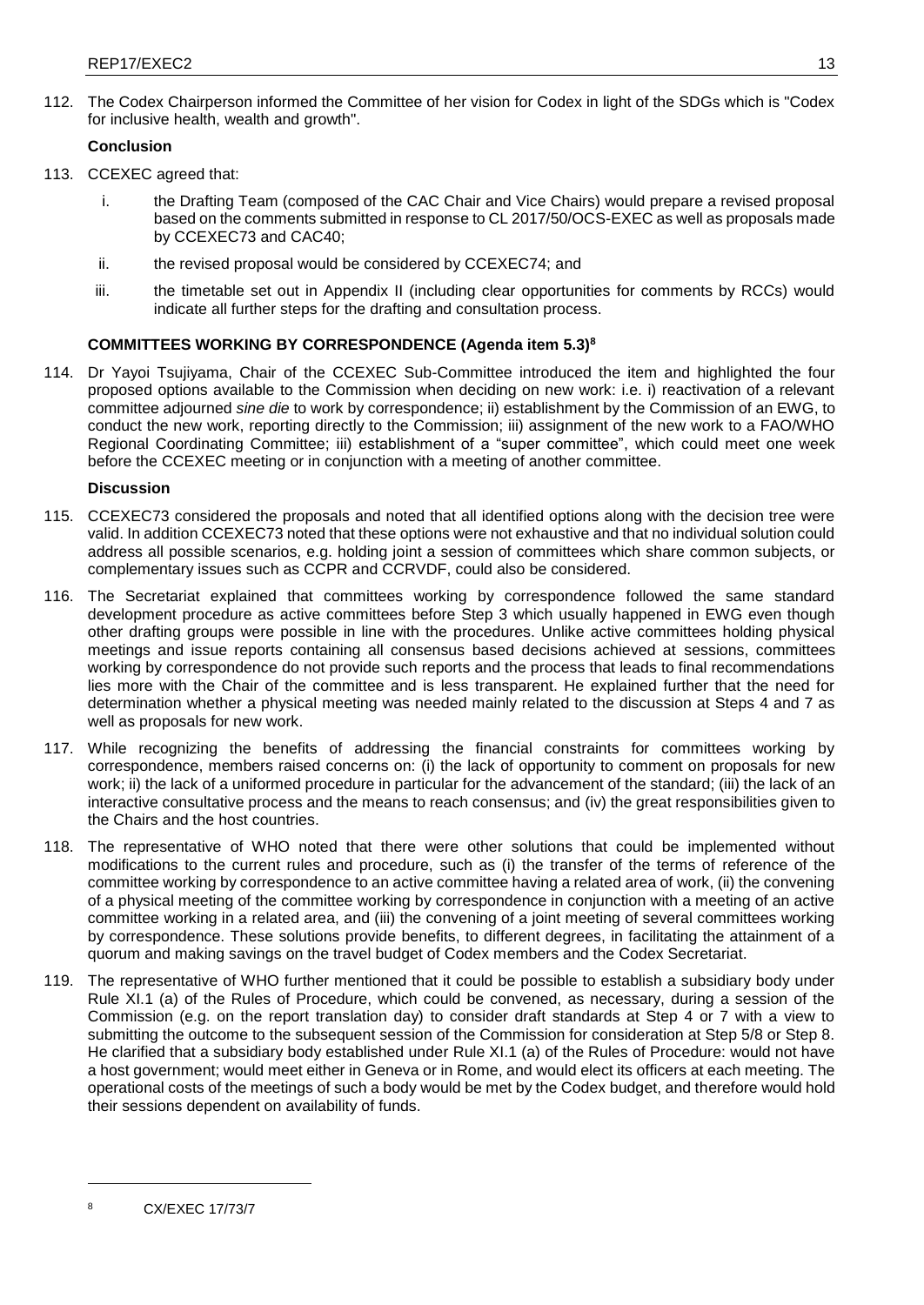- 120. The representative of the Legal Counsel of WHO, speaking on behalf of the Legal Offices of both WHO and FAO, clarified that based on the text proposed by the Secretariat such a committee could be convened on the advice of CCEXEC.
- 121. The Secretariat confirmed the feasibility of establishing a Committee under Rule XI.1 (a), and the availability of funds. This was the type of body foreseen in the Rules of Procedure to assist finalization of standards. This could be done as a pilot and sessions could be held as needed in accordance of the ongoing work in committees working by correspondence. The title of the committee could be "standards advancement committee" to clearly describe its task.
- 122. CCEXEC73 noted that there were no impediments to recommend creation of a "standards advancement committee" as a pilot for immediate implementation and noted that this was closely related to option 4 in the working document.
- 123. Some concerns were expressed with this recommendation as there was no present urgency seen for establishing such a body. Before creating a new committee, a revised document listing all options, their advantages and disadvantages and recommendations should be prepared for consideration by CCEXEC74. This task could also be assigned to CCGP.
- 124. The Secretariat explained that implementing the proposal for a "standards advancement committee" would only give the Commission an innovative option for the finalization of standards which it could use as needed and evaluate after use. A paper listing and evaluating all options could still be prepared by the Secretariat in addition.
- 125. CCEXEC73 further considered the terms of reference for the committee as prepared by the Secretariat.

- 126. CCEXEC73 requested the Secretariat to prepare a document for CCEXEC75 which analyses advantages and disadvantages of the options contained in CX/EXEC 17/73/7 and those mentioned additionally in the above discussion. These options could be used as procedural tools by the Commission to increase efficiency and expedite the Codex standard setting process when working by correspondence while ensuring transparency and inclusiveness.
- 127. CCEXEC73 recommended that CAC40 consider, as a pilot, the establishment of the Committee on Standards Advancement (CCSA) under Rule XI 1.(a) "subsidiary bodies which it deems necessary for the accomplishment of its work in the finalization of draft standards" of the Rules of Procedure. CCSA would be convened as needed on the advice of CCEXEC to finalize texts on behalf of subsidiaries bodies established under Rule XI1.(b) working by correspondence (see TOR below). The efficiency and effectiveness of such a mechanism would be reviewed by CAC based on an analysis by the Codex Secretariat in five years' time (2022).

**Terms of reference:** on behalf of a subsidiary body established under Rule XI1.(b) working by correspondence, to consider comments received at steps 3/6 and amend proposed draft standards at step 4/7 with a view to their finalization and submission to the Commission for adoption at steps 5/8 and 8.

# **CODEX AND SUSTAINABLE DEVELOPMENT GOALS (Agenda item 5.4)<sup>9</sup>**

128. The representative of WHO introduced the document on behalf of FAO and WHO. He emphasized the importance of explicitly linking the ongoing Codex work to SDGs, and proactively contributing to the achievement of relevant Goals and Targets to increase the visibility of Codex in the UN arena and to facilitate resource mobilization for Codex and the Codex Trust Fund.

## **Discussion**

- 129. CCEXEC considered the working document as presented and noted the following views expressed by members:
	- i. there was a potential for raising the profile of Codex through active engagement in the implementation of relevant SDGs;
	- ii. the process for reporting the achievements as well as the mechanism for tracking the progress towards achieving the SDGs should be clear and well defined;
	- iii. the identified nine (9) SDGs well reflected the mandates of FAO, WHO and Codex and therefore Codex should embrace and integrate the relevant SDGs in its activities;

<sup>&</sup>lt;sup>9</sup> CX/EXEC 17/73/8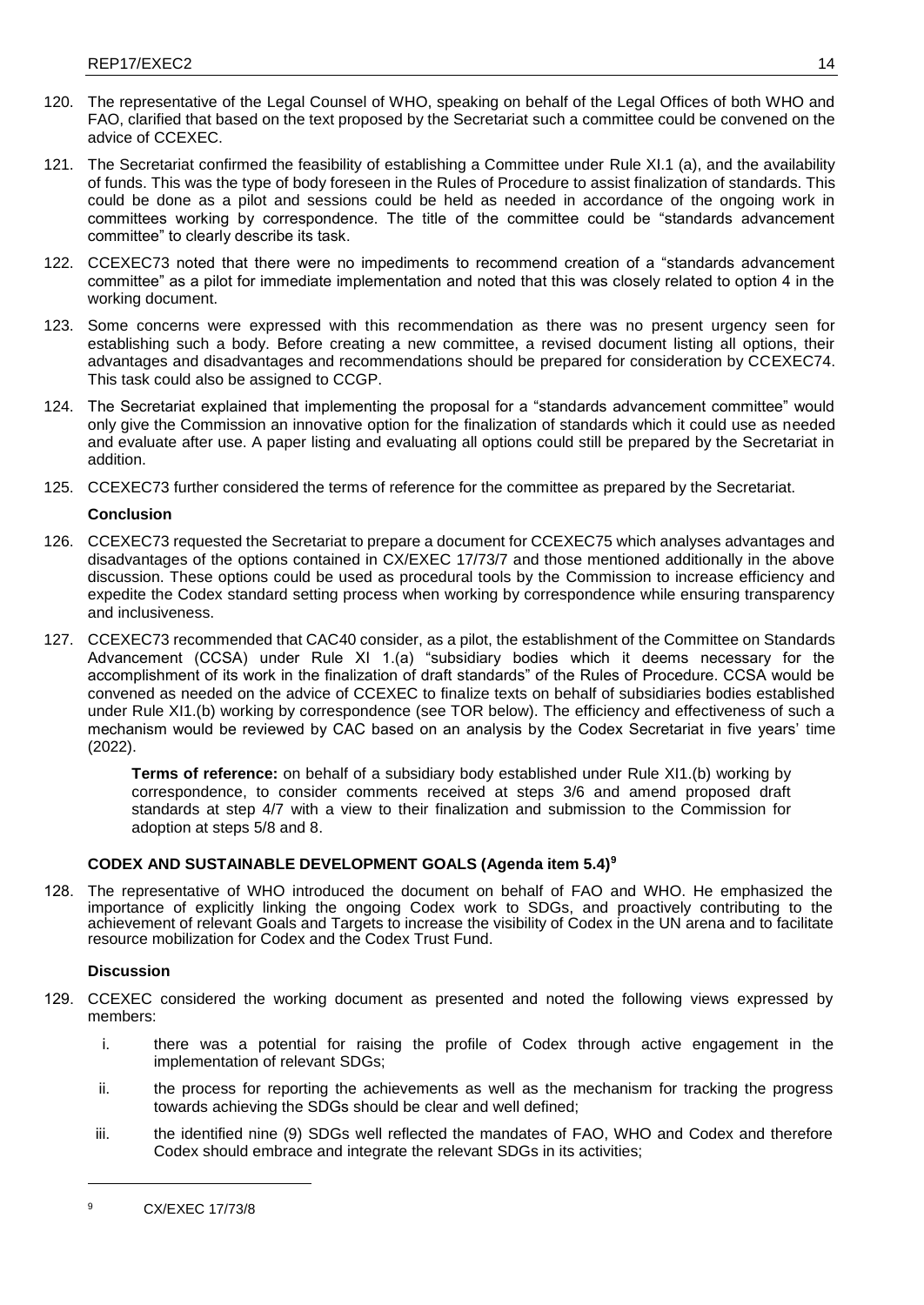- iv. the contribution of Codex to the SDGs should be clearly articulated in the new Codex Strategic Plan; and there should be a clear link between identified activities and the SDGs. This would not only assist in monitoring and reporting but also in demonstrating concrete impacts of the work Codex in different parts of the world;and
- v. Codex promotional materials could be used to give more visibility to the contribution of Codex to the SDGs as well as the positive results from the work of Codex.
- 130. The representative of WHO noted that reporting on the progress towards achieving the SDGs could be made through different avenues including: analysing how Codex can best contribute to the achievements of the SDGs to the work of Codex; identifying a primary organ responsible for tracking progress and reporting (e.g. CCEXEC); defining the mechanism and periodicity for reporting (e.g. having a standing agenda item in key Codex meetings; every year or every other year); type of reporting (e.g. a stand-alone report on SDGs, combined with existing reports oncodex activities).
- 131. The representative of WHO further informed CCEXEC73 that a concrete opportunity could be to use existing mechanism set up in the parent organizations. In the case of WHO, through the World Health Assembly Resolution WHA69.11 adopted in May 2016, WHO is requested to report "on a regular basis, at least every two years, on global and regional progress" towards achieving the health Goal 3 and its interlinked targets. Another opportunity to increase awareness of the contributions of the work of Codex towards achieving SDGs could be thematic reviews by Member States of progress on achieving SDGs which are organized at the time of the annual High-level Political Forum on Sustainable Development (HLPF). Side events could also be organized at the time of HLPF to demonstrate how the work of Codex contributes to different SDGs.
- 132. The representative of FAO emphasised that showing the relationship between the work of Codex and the SDGs was an important advocacy tool and should serve to help give focus in the strategic planning process

- 133. The Chairperson noted that SDGs were being discussed in Codex for the first time, and that the overall analysis in the working document was supported by CCEXEC73.
- 134. CCEXEC73:
	- i. agreed that SDGs would greatly contribute to the overall advocacy values for the work of Codex; and that the SDGs would be taken into account when developing the next Codex Strategic Plan 2020- 2025;
	- ii. noted that there are opportunities to engage in proactive communications through, for instance, regular follow-up discussion on SDGs at CCEXEC and the publication of a brochure highlighting the bridges between Codex and SDGs, as well as in reactive communications such as the reporting to ECOSOC directly or through the governing bodies of FAO and WHO indirectly; and
	- iii. agreed that further discussions would be held by CCEXEC74 to provide answers to the questions posed in CX/EXEC 17/73/8.

# **CODEX BUDGETARY AND FINANCIAL MATTERS (Agenda item 6.1)<sup>10</sup>**

- 135. The Secretariat introduced document CX/EXEC 17/73/9 noting that the report on expenditure for 2016 also included the costs of Joint FAO/WHO Coordinating Committees (RCCs).
- 136. The Secretariat informed the Committee that RCCs have different needs with regards to interpretation and translation. In the FAO/WHO Coordinating Committee for Europe (CCEURO) Russian translation and interpretation had been covered by CCEURO coordinators including the present Coordinator (Netherlands). For the next session, the cost for Russian translation and interpretation will be covered by the Codex Secretariat budget. However, this financial support could not be guaranteed indefinitely and a permanent solution will need to be discussed by the Committee.
- 137. The Secretariat recognized that use of Russian language in CCEURO was important to facilitate participation especially of new Codex members from the Central-Asian countries. He noted that UN agencies covering the same region such as the United Nations Economic Commission for Europe (UNECE) limited language services to English, French and Russian. He further noted that other RCCs had also limited language services to those most used in the region to maximize the possibilities of members to participate while allowing for the organization of other activities of interest to their region. Regardless the language regime of the RCC, the reports of all RCCs would always be available in English, French and Spanish in addition to the language of particular interest to the RCC.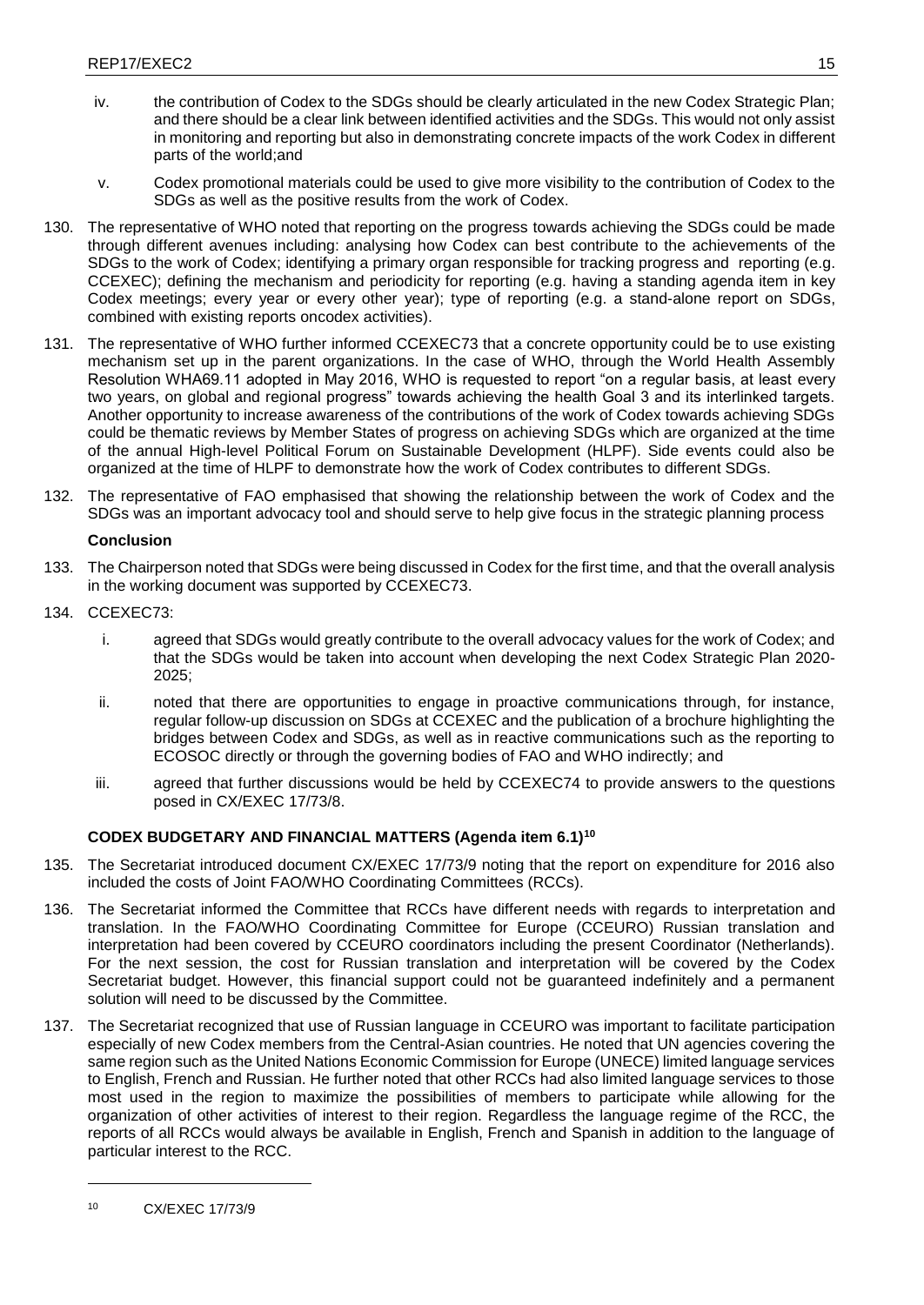- 138. The Coordinator for CCEURO expressed their appreciation to the Secretariat for the provision of Russian language.
- 139. The representative of FAO reiterated the need to find a long term solution that optimises participation in the region and makes judicious use of the funds made available to CAC.

- 140. CCEXEC73:
	- i. encouraged CCEURO to investigate their language policy, comparing it also to other RCCs and regional organizations;
	- ii. recognized the support provided by the Secretariat in funding Russian language services in the financial biennium 2018-19;
	- iii. noted the report on expenditure (2016), the estimate for 2017 and the financial outlook for 2018-19;
	- iv. requested the Secretariat to continue presenting budget proposals in the first year of a running biennium to allow FAO/WHO more time for their approval process (i.e.in 2018 the Secretariat will present a budget proposal for 2020-21); and
	- v. noted appreciation for continued financial support from FAO and WHO to the regular programme budget, contributions from host countries/members and contributions in-kind from China, Germany Japan and the Republic of Korea to the Secretariat.

# **FAO/WHO SCIENTIFIC SUPPORT TO CODEX: BUDGETARY AND FINANCIAL MATTERS (Agenda item 6.2)<sup>11</sup>**

- 141. The representative of WHO introduced the item highlighting that in WHO the majority of funds for the scientific advice programme in food safety and nutrition are based on voluntary contributions by a small number of donors. Overall the planned costs for the biennium 2016-17 amount to about USD 3.2 million for activity and USD 4.8 for staff costs She emphasized that the overall amount that FAO and WHO contribute to Codex through the scientific advice programme is significant (about USD 10 million per biennium).
- 142. The representative of FAO noted that activity and staff costs related to the provision of scientific advice to Codex are provided for primarily through FAO's Regular Programme of Work and Budget. While the work was located within the FAO Strategic Programme 4 "inclusive and efficient food and agriculture systems" the budget for the scientific advice was largely protected as a Corporate Technical Activity.
- 143. She noted that funding for *ad hoc* consultations as well as sessions of JEMNU were not protected. Overall the costs for the biennium 2016-2017 were about USD 3.9 million of which 3.4 million was from the FAO Regular Programme and 0.5 million was from voluntary contributions from donors. Voluntary contributions received this biennium were mainly in support of JMPR with some funding also provided for JEMRA and JEMNU. She expressed concern that no extra budgetary funds had been received to support the work of JECFA. She highlighted that a new umbrella trust fund had been established to support the scientific advice programme.
- 144. WHO and FAO thanked members who voluntarily provided extra-budgetary contributions and in-kind support to the scientific advice programme.

# **Discussion**

- 145. The discussion focused on the need to ensure the funding for the essential scientific advice to Codex and possibilities for raising awareness of this need within WHO governing bodies.
- 146. The representative of WHO informed CCEXEC that since CAC38 had discussed the proposals for sustainable funding of the provision of scientific advice and had decided to draw the attention of the WHO governing bodies to the need to address this issue, there were only few Members who had taken the opportunity to speak on food safety or Codex in the WHO governing body meetings under relevant agenda items (e.g. on ICN2 followup). As a consequence, no discussion has yet been launched within the governing bodies or in the senior management of WHO to remedy the current situation.

<sup>11</sup> CX/EXEC 17/73/10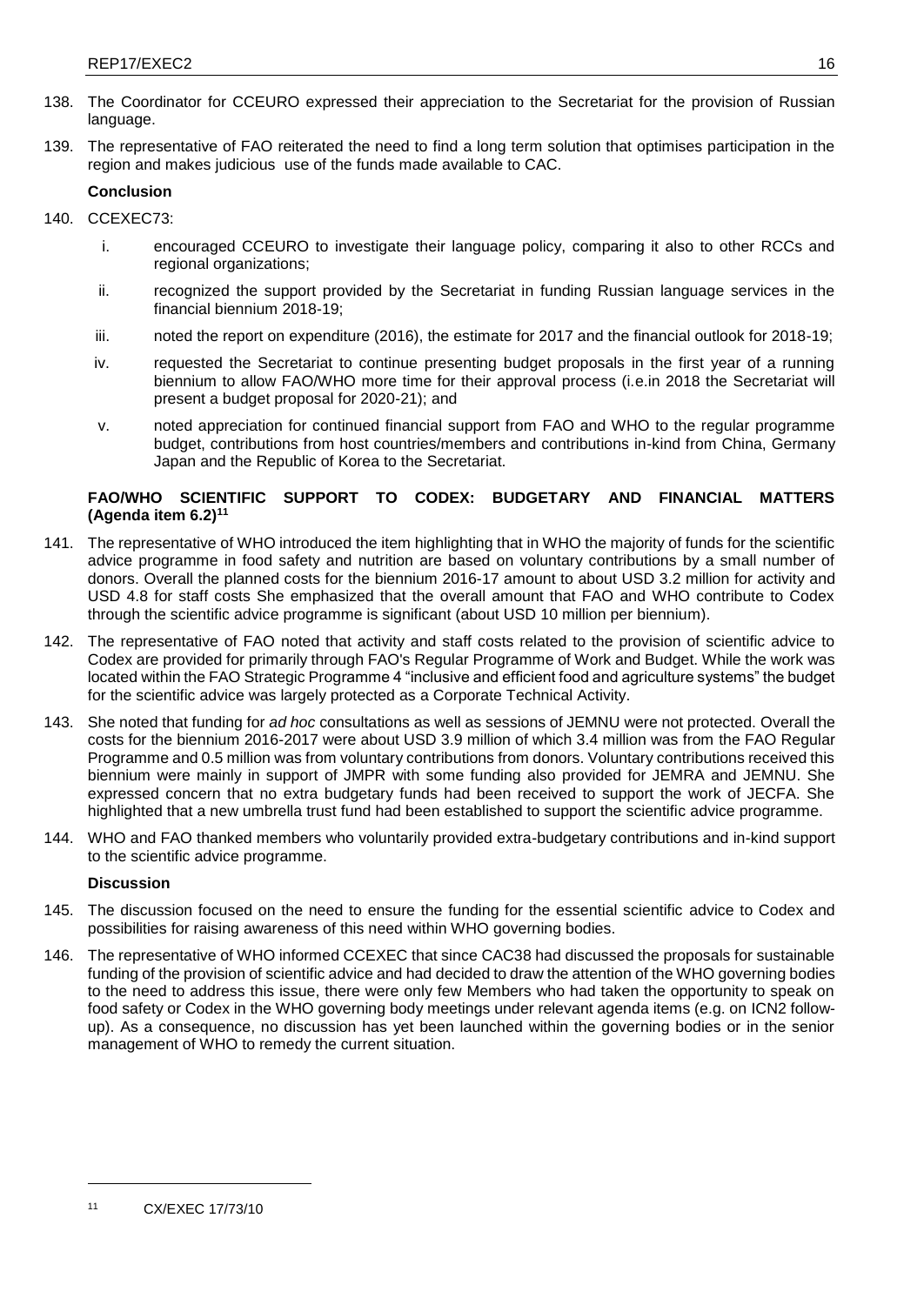- 147. The representative of WHO further indicated that no resolution specific to food safety had been adopted by the World Health Assembly after 2010. If a specific item on food safety or Codex was to be added to the agenda of WHO governing bodies or a side event was to be held in conjunction with their sessions, proposals should be made by Codex Members. In the meantime, there would be regular opportunity to speak on nutrition, food safety and Codex in the framework of the follow-up to ICN2 and the UN Decade of Action on Nutrition as well as the contributions to SDGs.
- 148. The representative of the Legal Counsel of WHO reported that the WHO was in a process of further pursuing governance reforms, which included *inter alia* the potential development of new mechanisms for how to best manage the agenda setting process of WHO governing bodies.
- 149. The representative of FAO acknowledged that awareness of Codex and food safety matters was high in the governing bodies of FAO due to the active communication of Codex members and internal efforts to communicate and engage with other relevant units and programmes. She encouraged Members to use policy matters (see Agenda item 7) as an entry point for raising awareness of the importance of the work of Codex with national policy makers and their representatives at FAO and WHO Governing Bodies.

- 150. CCEXEC recommended to CAC40 to:
	- i. acknowledge the combined contribution of FAO and WHO to the provision of scientific advice as a significant contribution to the Codex system in addition to the regular programme budget of CAC;
	- ii. acknowledge the voluntary contributions to the WHO and FAO Scientific Advice Programme;
	- iii. note the absence of food safety and quality as an item from the agenda of the WHO governing bodies for over 10 years, with the exception of references to food safety and Codex standards in the context of nutrition and noncommunicable diseases;
	- iv. note that WHO was in the process of reforming its governance which included *inter alia* the potential development of new mechanisms for how to best manage the agenda setting process of WHO governing bodies;
	- v. call upon members to continue communication and coordination on Codex issues between national authorities responsible for health and agriculture with a view to increasing the awareness on the need for sustainable (core) funding for scientific advice within FAO/WHO.

# **MATTERS ARISING FROM FAO AND WHO: POLICY AND RELATED MATTERS (Agenda item 7)<sup>12</sup>**

- 151. The representatives of WHO and FAO introduced the working document, regretting the late preparation and distribution of the document. Regarding the UN Decade of Action on Nutrition, it was clarified that the Decade was declared by the UN General Assembly as a follow up to the Second International Conference on Nutrition (ICN2) outcome, and that the national SMART<sup>13</sup> commitments decided on by Member States under Action Area 1 could cover not only commitments in nutrition but also address food safety, including Codex and antimicrobial resistance in the food chain.
- 152. The representative of FAO first highlighted a number of decisions/statements made by FAO Governing Bodies that have met since the 39th Session of the CAC that could be of interest to the Commission. Among these were the resolution adopted by the recently concluded 40th Session of the FAO Conference calling for World Food Safety Day. She also highlighted the decision of the 25th Session of the FAO Committee on Agriculture to establish an Open-ended Working Group (OEWG) to consider options for the adequate and sustainable funding for the FAO/WHO Programmes for food safety scientific advice. This group will be reporting to the FAO Council at the end of 2017. She encouraged CCEXEC members to promote the participation of their countries and other stakeholders in the deliberations of the OEWG.
- 153. The representative of FAO then outlined a selected number of FAO initiatives and programmes that were of relevance to the work of Codex. She covered such FAO programmes as those dealing with sustainable food systems, climate change, water scarcity, trade and sustainable crop and livestock production, noting the engagement of the FAO Food Safety and Quality Unit in the programmes and their relatedness to the work of Codex. She also noted opportunities for the food safety community to engage in some ongoing national processes that could facilitate better integration of food safety issues in national planning and promote policy coherence across sectors.

 $12$  CX/EXEC 17/73/11

<sup>13</sup> Specific, Measurable, Assignable, Realistic, Time-related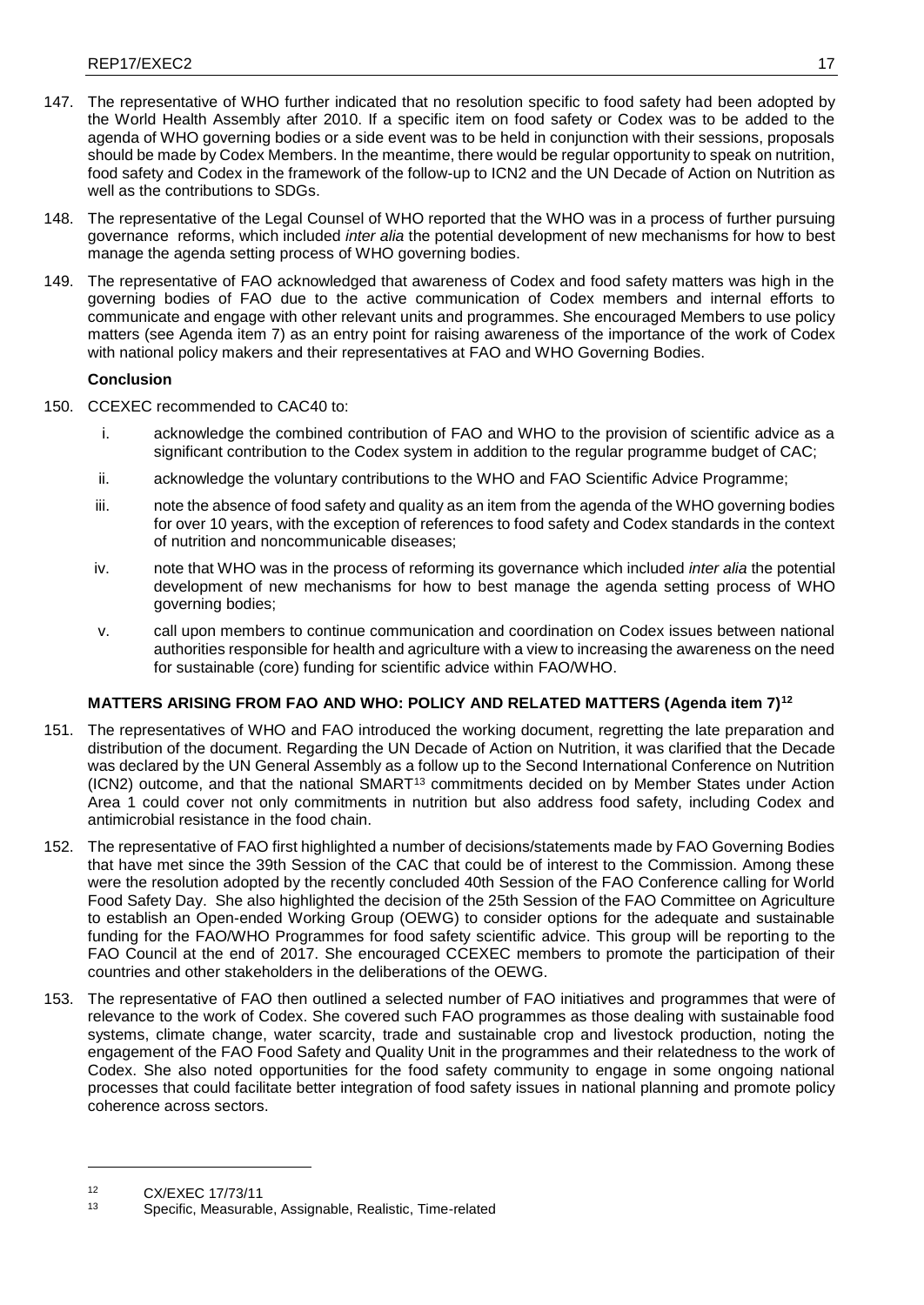- 154. The representative of WHO also indicated that in parallel to the implementation of the Global Action Plan on AMR, WHO was coordinating the development of a stewardship framework on AMR, encompassing the rational use of antimicrobials as well as the improved access to antimicrobials by those who need them.
- 155. The representative of WHO highlighted the work of the NUGAG Subgroup on Diet and Health which will be providing the systematic reviews to serve as scientific advice to the on-going work of CCNFSDU on NRV-NCD on EPA and DHA. She welcomed the participation of the representatives of FAO and the Codex Secretariat at the recent 11th meeting of NUGAG.
- 156. The representative of WHO raised the issue of what the role of Codex could be in addressing the harmful effects of alcohol, considering one of the primary objectives of the Codex standards is protection of health. He identified several possible areas of collaboration including: definition and classification of alcohol, labelling, alcohol content, ingredients, calories and associated health risks.
- 157. One member considered that matters related to the use of sugar and food additives in non-alcoholic beverages, as well as the risk of children being exposed to alcoholic drinks should be on the Codex agenda to ensure that children were adequately protected.
- 158. CCEXEC73 noted that the agenda item provided valuable information but the late submission meant it had not been possible for any consultation to take place at national level. It was therefore suggested that the item could be discussed at CCEXEC74 in September 2017.
- 159. Concerns were also expressed about the recommendation to CAC in the document "to take necessary actions to best take into consideration of the policies of the parent organizations", and it was noted that Codex was a member driven organization with its own risk assessment bodies.

- 160. CCEXEC73:
	- i. noted the resolution adopted by the 40<sup>th</sup> Session of the FAO Conference following the decision of CAC39 for the establishment of a World Food Safety Day on a permanent basis;
	- ii. noted the late submission of the document in English only, which had prevented Members from consulting fully; and
	- iii. agreed to further discuss the item at CCXEC74.

## **RELATIONS BETWEEN FAO AND WHO POLICIES, STRATEGIES AND GUIDELINES AND CODEX WORK (Agenda item 8)<sup>14</sup>**

- 161. The representative of WHO introduced the working document on behalf of FAO and WHO, recalling that the same document had been submitted to the CCEXEC71, but was not discussed due to lack of time. The Representative recalled that there are two sets of requirements that are not mutually exclusive. On the one hand, there was a legitimate demand to preserve functional autonomy of the Commission, as represented in its unique elaboration procedures and the handling of observers. On the other, there is an increasing demand to position Codex work in a wider context, such as the UN SDGs and the global strategies adopted by the World Health Assembly, in order to make sure that the international community be kept aware of the contribution Codex is making to broader goals and initiatives and that the management of the parent organizations recognise it and reflect it in the allotment of available resources to Codex.
- 162. He noted that both Codex and WHO are driven by the Member States, and their decisions consensus-based. Given that the adopted Codex standards are published with the emblems of the parent organizations under which Codex operates, contradiction between Codex standards and the policies and strategies of the parent organizations should be avoided or minimized, and synergies explored.
- 163. The Representative noted that if it was seen that Codex was not positively contributing towards public health goals, this could negatively impact on the financial resource mobilisation including on scientific support to Codex.

<sup>14</sup> CX/EXEC 17/73/12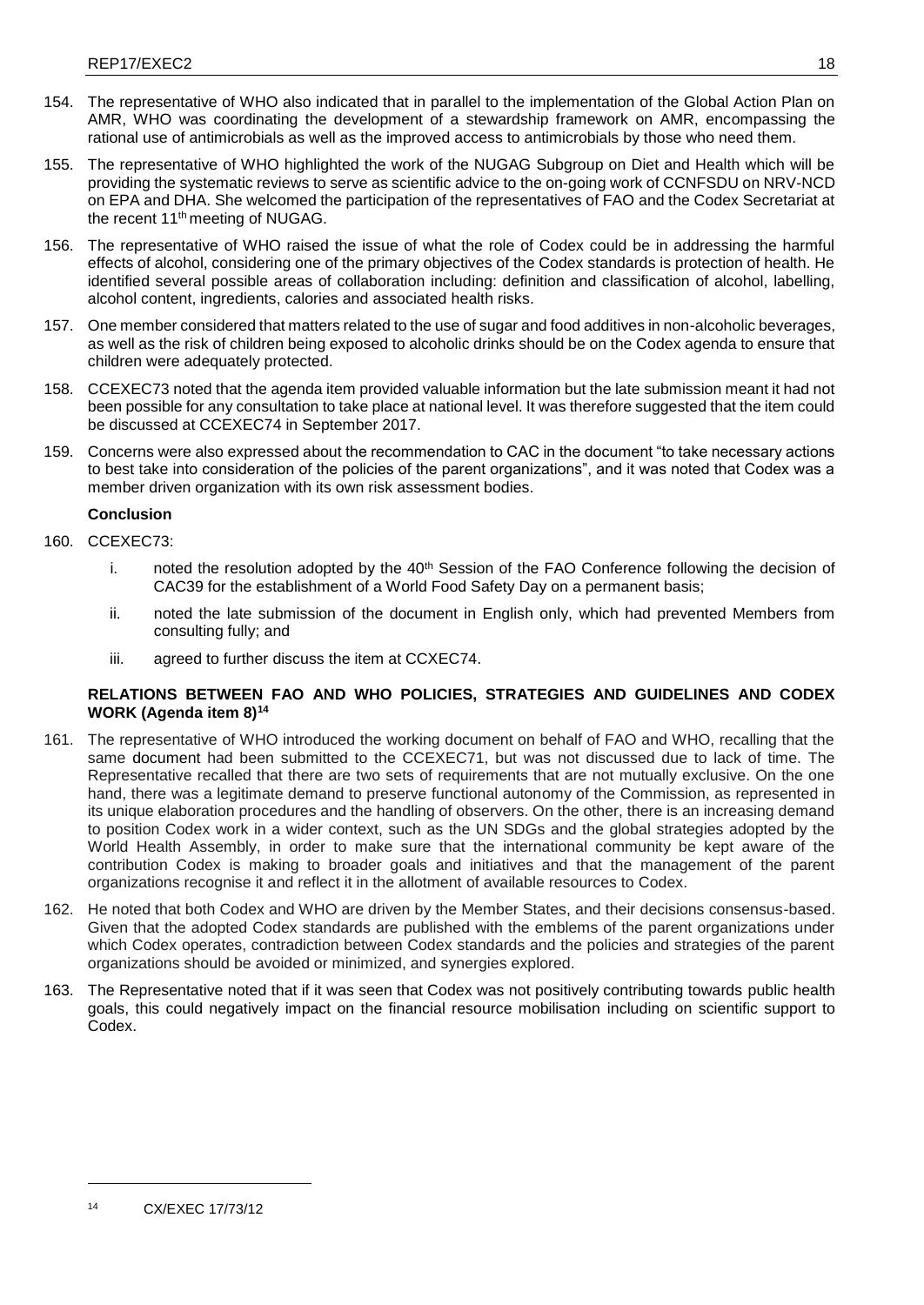- 164. The representative of FAO reiterated the view that standard setting work of Codex was member driven, but it was in the interest of Codex members to consider FAO and WHO policies in implementing their work. She also emphasized the need for effective communication and consultation at the national level to ensure policy coherence and that capacity development work by FAO to strengthen national structures aimed at enabling member countries to better engage and participate in standards development. The item on "matters referred from FAO and WHO: policy and related matters" was further aimed at providing information to facilitate this discussion at the national level.
- 165. CCEXEC73 was invited to consider the suggested ways forward as outlined in paragraphs 14 and 15 of CX/EXEC 17/73/12.

### **Discussion**

- 166. CCEXEC noted the following comments:
	- i. all FAO/WHO policies, strategies and guidelines should receive appropriate consideration in Codex and that there should be coherence between the policies and work in the parent organisations and Codex, and therefore there was the need for Codex to recognise and follow up on strategies adopted at the political level by governing bodies of WHO and FAO.
	- ii. Codex is member driven and autonomous and had the mandate to protect the health of consumers and ensure fair practices in the food trade, while neither of the parent organisations had the same dual mandate. Codex members have to decide how to follow up on strategies of FAO and WHO relevant to the mandate of Codex.
	- iii. Codex works towards consensus with a unique standards development process and standards that are relevant for both the protection of consumer health and to facilitate trade that are recognised by WTO as a reference.
	- iv. FAO and WHO have given Codex a clear mandate which members abide with and so should FAO and WHO. It is important that issues of mutual interest are well understood by all concerned parties.
	- v. two-way communication at the national level is key to achieving policy coherence and it is important that priorities that could serve Codex members are shared with them. The question of how to maximise the alignment of positions and communication at all levels needs to be addressed.
	- vi. consultation and coherence at national level is important to ensure that the same opinions were made to discussions in the different UN fora.
	- vii. there is no need to amend the Procedural Manual or undertake any further work in this area.
	- viii. integration of the SDGs in the new Strategic Plan could contribute towards policy coherence.
	- ix. the presumption that there are inconsistencies between the work of codex and the policies of the parent bodies was questioned.
- 167. The representative of WHO indicated that the purposes of Codex, are not in contradiction to those of WHO. She further noted that there had been increasing references and requests to Codex by the World Health Assembly (WHA) to strengthen its work in supporting public health efforts, and simultaneously encouraging Member States to use Codex standards and guidelines to protect and promote human health. An example was WHA 56.23 on the Joint FAO/WHO evaluation of the work of the Codex Alimentarius Commission (2003) which "Urged Member States to make full use of Codex standards for the protection of human health throughout the food chain, including assistance with making healthy choices regarding nutrition and diet".
- 168. The representative pointed out, however, that the use of Codex standards and guidelines had been questioned in the WHA due to their non-alignment or inconsistency with WHO guidelines and/or policies. The effects of inconsistency had also been observed increasingly at different international fora, including the WTO TBT Committee, where Member States who are taking action to implement policy measures adopted by WHA are being challenged as not complying with Codex and creating trade barriers. This concern should be addressed if the work of Codex is to contribute to achieving SDGs as discussed in Agenda item 5.4.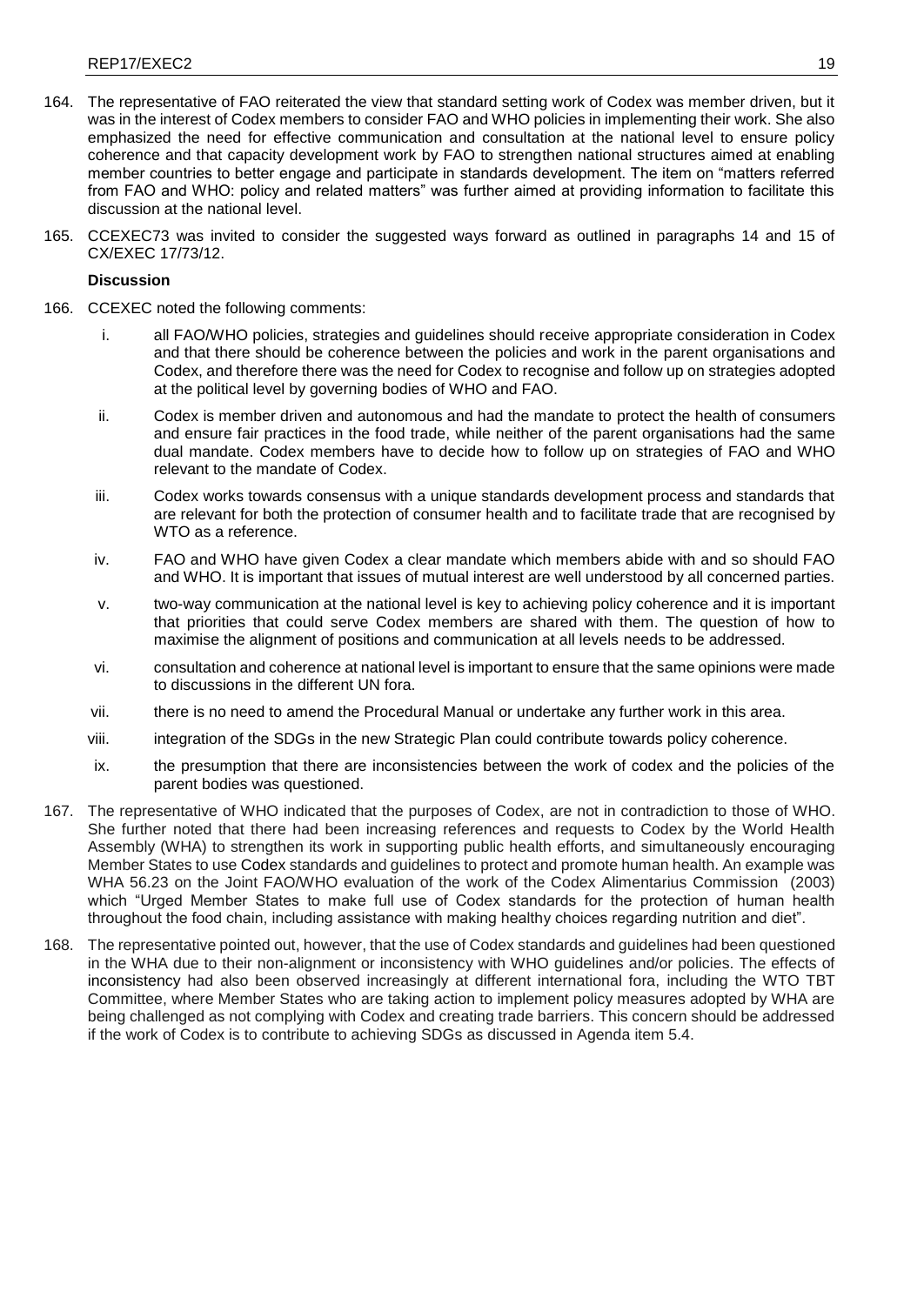169. The representative of WHO indicated that to improve the consistency and synergies between Codex work and the policy and strategies of the parent organizations, Codex, in taking decisions, should be aware of the relevant policies and strategies of the parent organizations that already exist in the area where Codex is developing a standard. In reference to paragraph 15 of the document and as an example of possible improvements that could be made, the Representative indicated that according to Part 2 of the Codex Elaboration Procedure, a Project Document should contain information on the existing and ongoing work of Codex itself and the work and expertise of external bodies, but no information on the existing and ongoing work of the parent organizations, and that this provision did not allow the Executive Committee to take an informed decision at the stage of initiation of new work. The Representative offered to prepare for review at the next session of CCEXEC a list of measures and actions that could be implemented to facilitate informed decision making in Codex, without disrupting its standard development process driven by Member States.

# **Conclusion**

170. CCEXEC concluded the discussion on this item and noted the need to take into account the policies of FAO and WHO, but highlighted the specific and different mandate given to Codex by FAO and WHO, which have much broader mandates, and asked for this to be respected by the parent organisations. CCEXEC further noted the need to strengthen structures at the national level, to continue effective and ongoing communication between Codex, FAO and WHO. CCEXEC noted the lack of support for further guidance or the need to amend the Procedural Manual as suggested in paragraph 15 of CX/EXEC 17/73/12.

## **APPLICATIONS FROM INTERNATIONAL NON-GOVERNMENT ORGANISATIONS FOR OBSERVER STATUS IN CODEX (Agenda item 9)<sup>15</sup>**

## **OTHER BUSINESS (Agenda item 10)<sup>16</sup>**

171. Due to time constraints, CCEXEC agreed to defer consideration of these items to CCEXEC74 (September 2017).

<sup>15</sup> CX/EXEC 17/73/13

<sup>16</sup> Proposal for Co-Chairing of Codex Committee Meetings (CRD 4); Proposal for possible work on bio-pesticides, biofertilizers and bi-stimulants (CRD 6)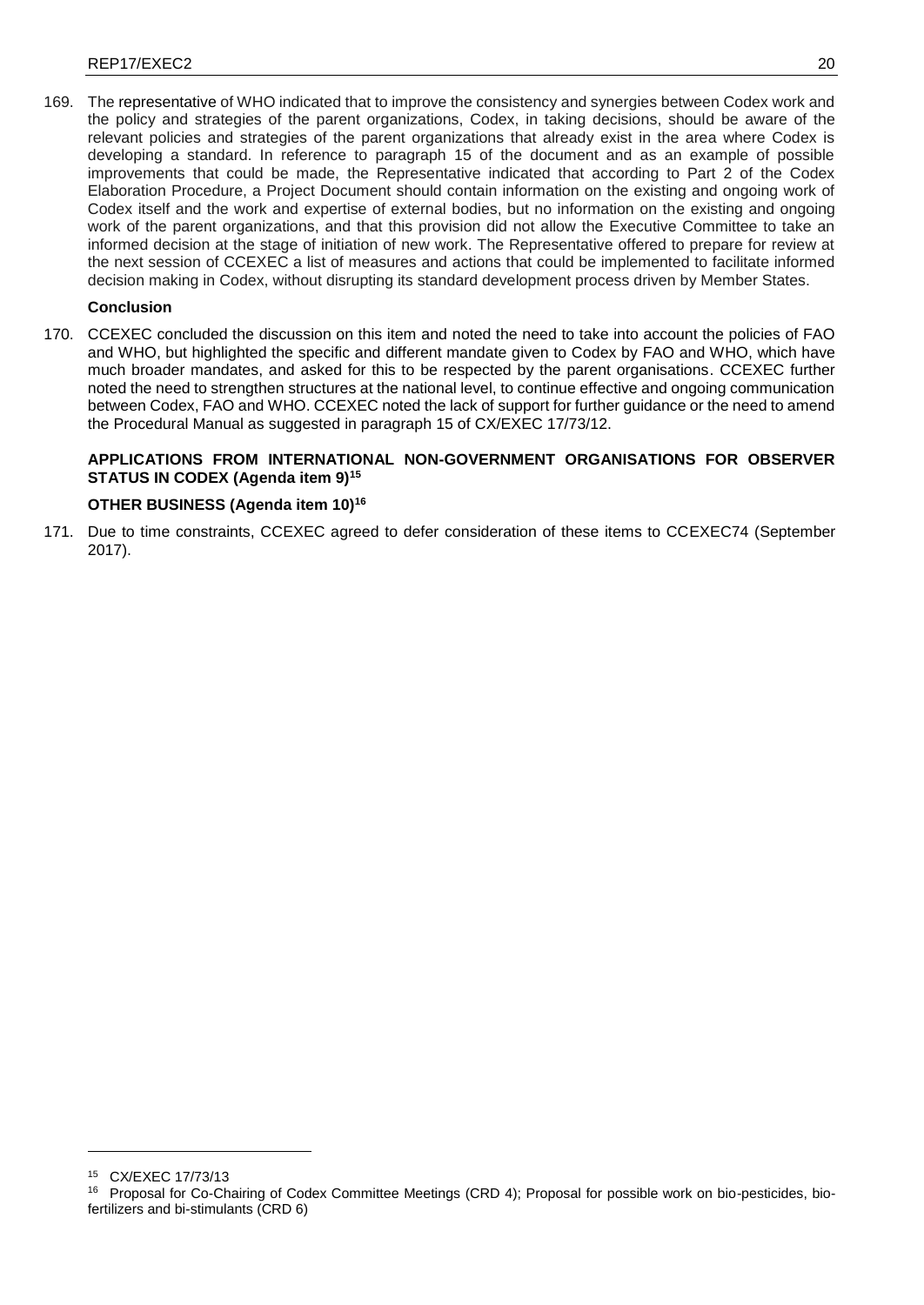## **LIST OF PARTICIPANTS**

LISTE DES PARTICIPANTS LISTA DE PARTICIPANTES

**CHAIRPERSON** PRÉSIDENTE PRESIDENTA

**VICE-CHAIRPERSONS**

VICE-PRÉSIDENTS VICEPRESIDENTES Mrs Awilo Ochieng Pernet Chair, Codex Alimentarius Commission Federal Department of Home Affairs FDHA Federal Food Safety and Veterinary Office FSVO Division of International Affairs Bern **Switzerland** Tel: +41 58 462 0041 Email[: awilo.ochieng@blv.admin.ch](mailto:awilo.ochieng@blv.admin.ch)

Dr Yayoi Tsujiyama Acting Director for International Standards Office Food Safety Policy Division, Food Safety and Consumer Affairs Bureau Ministry of Agriculture, Forestry and Fisheries 1-2-1, Kasumigaseki, Chiyoda-ku Tokyo Japan Tel: +81-3-3502-8732 Email[: yayoi\\_tsujiyama170@maff.go.jp](mailto:yayoi_tsujiyama170@maff.go.jp)

Mr Mahamadou Sako Directeur-Général adjoint Ministère de la Santé et de l'Hygiène Publique Agence Nationale de la Sécurité Sanitaire des Aliments Centre Commercial, Rue 305 Quartier du Fleuve BPE: 2362 Bamako Mali Tel: +223 20230188 /+223 66 799979/+22366741542 Email: madoundjini@gmail.com

Dr Guilherme Antonio Costa Junior Ministry of Agriculture, Livestock and Food Esplanada dos ministrerios Bl.D Ed. Sede 3 andar-Sala 300 Brasilia Brazil Email[: guilherme.costa@agricultura.gov.br](mailto:guilherme.costa@agricultura.gov.br)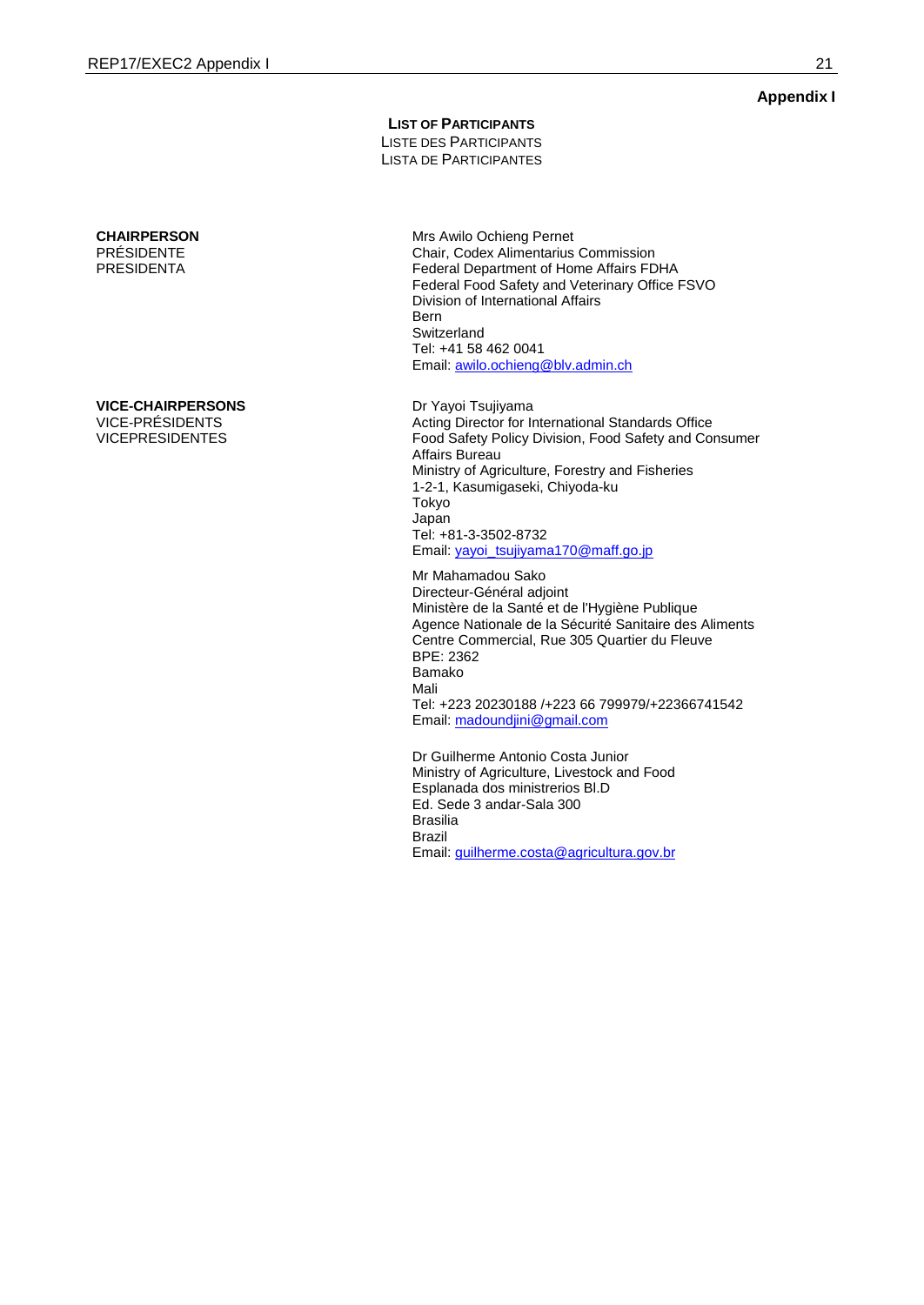# **MEMBERS ELECTED ON A GEOGRAPHIC BASIS:**

MEMBRES ÉLUS SUR UNE BASE GÉOGRAPHIQUE: MIEMBROS ELEGIDOS SOBRE UNA BASE GEOGRÁFICA:

# **AFRICA**

AFRIQUE ÁFRICA

Mrs Margaret Efiong Eshiett Ag. Director Business Support Services Standards Organisation of Nigeria Plot 13/14 Victoria Arobieke Street, Off Admiralty Way Lekki Pennisula- Lekki Phase 1 Lagos Nigeria Tel: +2348023179774 Email: [megesciett@yahoo.com](mailto:megesciett@yahoo.com)

### **Advisors to the Member for Africa**

Conseiller du Membre pour l'Afrique Asesor del Miembro para África

Prof Amadou Diouf Président du Comité National du Codex Alimentarius Centre Anti Poison Ministère de la Santé et de l'Action sociale Hôpital de Fann Dakar Sénégal Tel: +221 77 644 98 23 Email: [amdiouf@refer.sn;](mailto:amdiouf@refer.sn) [amadou.diouf@ucad.edu.sn](mailto:amadou.diouf@ucad.edu.sn) [amdiouf@me.sn](mailto:amdiouf@me.sn)

Mr Lazaro Henry Msasalaga Head of Agriculture and Food Standards Section / Codex Contact Point Process Technology Standards Tanzania Bureau of Standards P.O. Box 9524 Dar-es-Salaam United Republic of Tanzania Tel: +255 22 2450206 Email: [codex@tbs.go.tz](mailto:codex@tbs.go.tz)

## **ASIA**

ASIE ÁSIA

Ms Norrani Eksan Deputy Director Food Safety and Quality Division Ministry of Health Malaysia Level 4, Menara Prisma No 26, Jalan Persiaran Perdana, Precint 3 Putrajaya Malaysia Tel: +603 88850794 Email: [norrani@moh.gov.my](mailto:norrani@moh.gov.my)

#### **Advisors to the Member for Asia**

Conseiller du Membre pour l'Asie Asesor del Miembro para Ásia

Dr Yongxiang Fan Division Director Food Safety Standard Division 1 China National Centre for Food Safety Risk Assessment (CFSA) No. 23, Guangqu Road Chaoyang District Beijing China Tel: +8613651163400 Email: [fanyongxiang@cfsa.net.cn](mailto:fanyongxiang@cfsa.net.cn)

Prof Purwiyatno Hariyadi National Codex Committe of Indonesia Department of Food Science and Technology Southeast Asian Food & Agricultural Science & Technology (SEAFAST Center), Bogor Agricultural **University** Jln Puspa No 1 IPB Campus - DARMAGA Bogor Indonesia Tel: (+62) 81110351 Email: [phariyadi@ipb.ac.id](mailto:phariyadi@ipb.ac.id)

# **EUROPE**

EUROPE EUROPA

Mrs Vigdis S. Veum Møllersen Senior Adviser Norwegian Food Safety Authority Head Office Felles Postmottak P.O Box 383 Brumunddal Norway Tel: +47 22 77 91 04 Email: [visvm@mattilsynet.no](mailto:visvm@mattilsynet.no)

# **Advisors to the Member for Europe**

Conseillers du Membre pour l'Europe Asesores del Miembro para Europa

Mr Mike O'Neill Head of EU and International Strategy Food Standards Agency Aviation House 125 London United Kingdom Tel: + 44 (0) 20 72768664 Email: [Mike.Oneill@foodstandards.gsi.gov.uk](mailto:Mike.Oneill@foodstandards.gsi.gov.uk)

Mr Niklas Schulze-icking Federal Ministry of Food and Agriculture Wilhelmstr.54 Berlin Germany Tel: +49 30 18529-3515 Email: [niklas.schulze-icking@bmel.bund.de](mailto:niklas.schulze-icking@bmel.bund.de)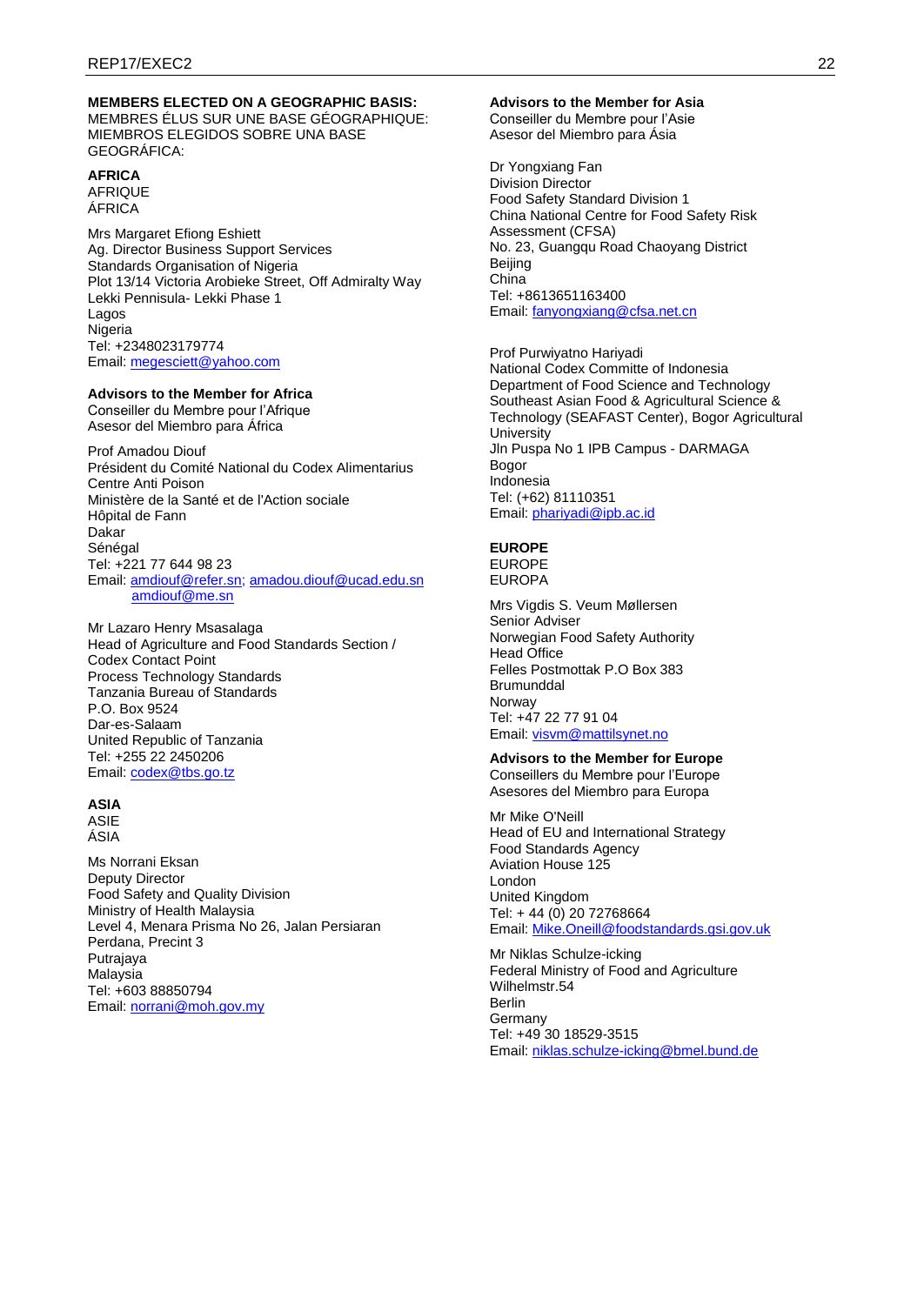#### **LATIN AMERICA AND THE CARIBBEAN** AMÈRIQUE LATINE ET CARAÏBES AMÉRICA LATINA Y EL CARIBE

Mr Daniel González Sesmas Director de Normalización de Sector Primario e Industria Agroalimentaria Dirección General de Normas Secretaría de Economía Av. Puente de Tecamachalco 6 Col. Lomas de **Tecamachalco** Naucalpan de Juárez Mexico Tel: 5552296100 Email: [daniel.gonzalezs@economia.gob.mx](mailto:daniel.gonzalezs@economia.gob.mx)

#### **Advisor to the Member for Latin America and the Caribbean**

Conseillère du Membre pour l'Amérique Latine et les Caraïbes

Asesor del Miembro para Ámerica Latina y el Caribe

Mr Aldo Heladio Verver Y Vargas Duarte Director General Adjunto Comisión de Fomento Sanitario Comisión Federal para la Protección Contra Riesgos Sanitarios Oklahoma 14, Col. Napoles, Delegación Benito Juarez, Ciudad de México Mexico City Mexico Tel: +52 55 50805200 ext. 1304 Email: [aververyvargas@cofepris.gob.mx](mailto:aververyvargas@cofepris.gob.mx) 

#### **NEAR EAST**

PROCHE-ORIENT CERCANO ORIENTE

Ms Mariam Eid **Head** Agro Industries Department Ministry of Agriculture Bir hassan Jneh Beirut Lebanon Tel: 009613567542 / 009611824100 Email: [meid@agriculture.gov.lb](mailto:meid@agriculture.gov.lb)

### **NORTH AMERICA**

AMÉRIQUE DU NORD AMÉRICA DEL NORTE

Mr Richard Arsenault Executive Director Domestic Food Safety Systems & Meat Hygiene **Directorate** Canadian Food Inspection Agency Floor 6, Room 350 1400 Merivale Road, TOWER 1 **Ottawa** Canada Tel: 613-773-6156 Email: [Richard.Arsenault@Inspection.gc.ca](mailto:Richard.Arsenault@Inspection.gc.ca)

#### **Advisors to the Member for North America**

Conseillères du Membre pour l'Amérique du Nord Asesores del Miembro para América del Norte

Ms Mary Frances Lowe Manager, U.S. Codex U.S. Department of Agriculture U.S. Codex Office Room 4861 - South Bldg. 1400 Independence Ave. S.W. Washington, DC 20250 USA Tel: +1 202 205 7760 E-mail: [MaryFrances.Lowe@fsis.usda.gov](mailto:MaryFrances.Lowe@fsis.usda.gov)

Mrs Mae Johnson Director Bureau of Policy, Intergovernmental and International Affairs Health Canada 251 Sir Frederick Banting Driveway, Floor 4 Mail Stop 2204C **Ottawa** Canada Tel: 613-957-8417 Email: [Mae.Johnson@HC-SC.gc.ca](mailto:Mae.Johnson@HC-SC.gc.ca)

#### **SOUTH WEST PACIFIC**

PACIFIQUE SUD-OUEST PACÍFICO SUDOCCIDENTAL

Mr Raj Rajasekar Codex Coordinator and Codex Contact Point NZ Ministry for Primary Industries 25 The Terrace **Wellington** New Zealand Tel: 64298942576 Email: [raj.rajasekar@mpi.govt.nz](mailto:raj.rajasekar@mpi.govt.nz)

#### **Advisors to the Member for South West Pacific**

Conseillers du Membre pour le Pacifique Sud-Ouest Asesores del Miembro para el Pacífico Sudoccidental

Mr Dugald Maclachlan Director, Microbiological Policy and Residues Exports Division Department of Agriculture and Water Resources GPO Box 858 Canberra ACT2601 Australia Tel: +62 2 6272 3183 Email: [Dugald.maclachlan@agriculture.gov.au](mailto:Dugald.maclachlan@agriculture.gov.au)

Dr Vele Pat Ila'ava **Secretary** Department of Agriculture and Livestock PO Box 2033 Port Moresby Papua New Guinea Email: [vpilaava100261@gmail.com](mailto:vpilaava100261@gmail.com)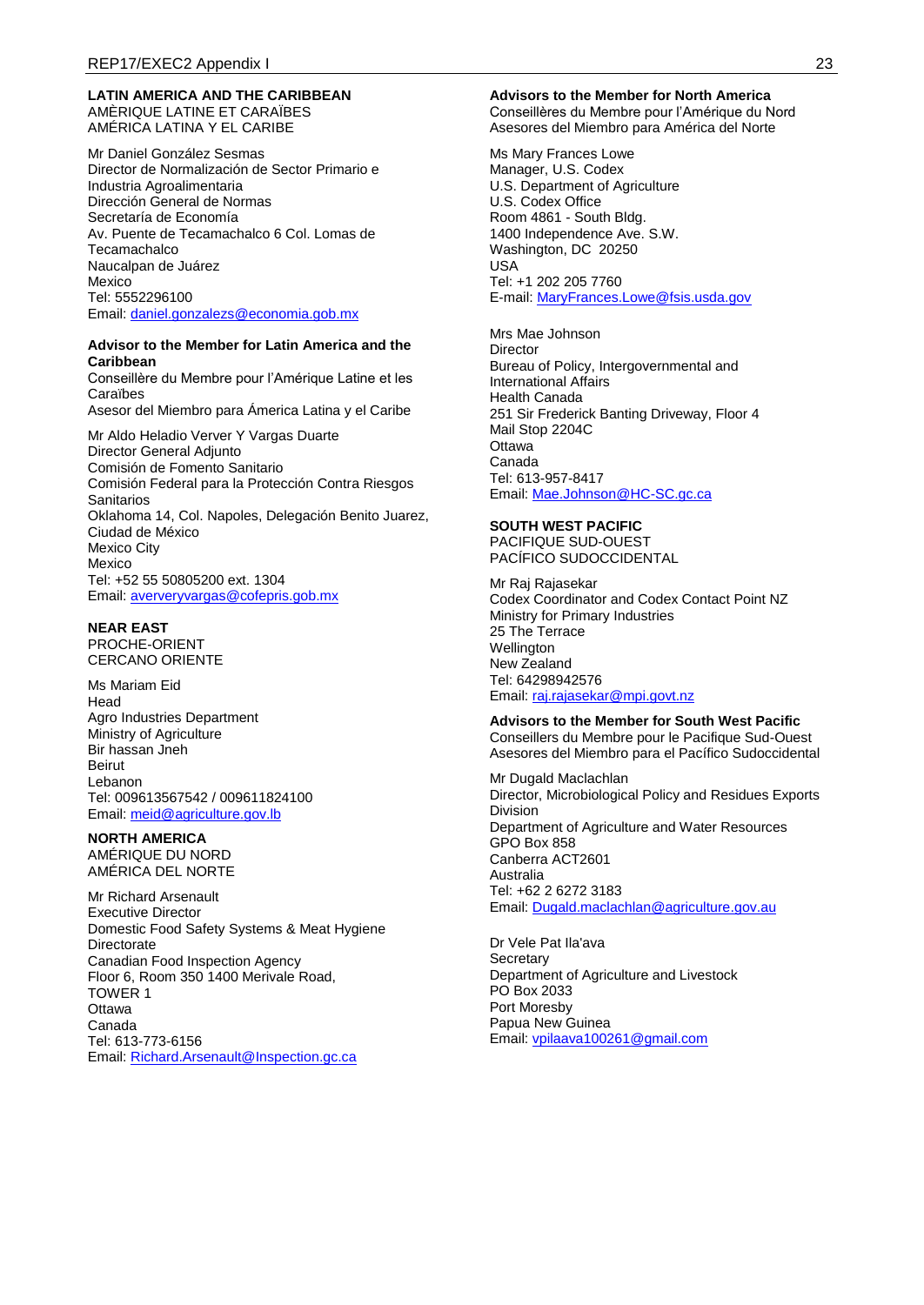#### **COORDINATORS: COORDONNATEURS: COORDINADORES:**

### **COORDINATOR FOR AFRICA**

Coordonnateur pour l'Afrique Coordinador para África

Dr Kimutai Maritim Assistant Director Chair-FAO/WHOCCAFRICA Directorate of Veterinary Services Private Bag Kabete Nairobi Kenya Tel: +254 722601653 Email: [kimutaimaritim@yahoo.co.uk](mailto:kimutaimaritim@yahoo.co.uk)

### **COORDINATOR FOR ASIA**

Coordonnateur pour l'Asie Coordinador para Asia

Mr Sunil Bakshi Advisor Codex Food Safety and Standards Authority of India FDA Bhawan, Near Bal Bhawan New Delhi India Tel: +91-11-23237439 Email: [sbakshi@fssai.gov.in](mailto:sbakshi@fssai.gov.in)

## **COORDINATOR FOR EUROPE**

Coordonnatrice pour l'Europe Coordinadora para Europa

Dr Marie-Ange Delen Coordinator Codex Alimentarius Netherlands PO Box 20401 The Hague **Netherlands** Tel: +31 6 4615 2167 Email: [m.a.delen@minez.nl](mailto:m.a.delen@minez.nl)

## **COORDINATOR FOR LATIN AMERICA AND THE CARIBBEAN**

Coordonnateur pour l'Amérique Latine et les Caraïbes Coordinador para América Latina y el Caribe

Dr Michel Leporati Néron Secretario Ejecutivo Agencia Chilena para la Inocuidad y Calidad Alimentaria, ACHIPIA Ministerio de Agricultura Nueva York 17, piso 4 Santiago Chile Tel: +56 2 27979900 Email: [michel.leporati@achipia.gob.cl](mailto:michel.leporati@achipia.gob.cl)

#### **COORDINATOR FOR NEAR EAST**

Coordonnateur pour le Proche-Orient Coordinador para el Cercano Oriente

Dr Mohammad Hossein Shojaee Aliabadi Senior Scientific Adviser Institute of Standards & Industrial Research of IRAN Director and Laboratory Manager Faroogh Life Sciences Research Laboratory No. 96, Parcham Street Tohid Square Tehran Iran (Islamic Republic of) Tel: +98 912 159 17 66 Email: [Farooghlab@gmail.com](mailto:Farooghlab@gmail.com)

#### **COORDINATOR FOR NORTH AMERICA AND THE SOUTH WEST PACIFIC**

Coordonnateur pour l'Amérique du Nord et le Pacifique Sud-Ouest Coordinador para América del Norte y el Pacífico Sudoccidental

Mr Timothy Tumukon **Director** Department of Biosecurity Vanuatu Ministry of Agriculture PMB 9039 Port Vila Vanuatu Tel: (+679) 7793867 Email: [ttumukon@vanuatu.gov.vu](mailto:ttumukon@vanuatu.gov.vu)

### **WORLD HEALTH ORGANIZATION (WHO)**

Organisation mondiale de la Santé (OMS) Organización Mundial de la Salud (OMS)

Dr Oleg Chestnov Assistant Director-General Noncommunicable Diseases and Mental Health (NMH) World Health Organization (WHO) 20, Avenue Appia Geneva 27 Switzerland Tel: +41227912723 Email: [chestnovo@who.int](mailto:chestnovo@who.int)

Dr Kazuaki Miyagishima **Director** Department of Food Safety and Zoonoses (FOS) World Health Organization (WHO) 20, Avenue Appia Geneva 27 Switzerland Email: [miyagishimak@who.int](mailto:miyagishimak@who.int)

Dr Angelika Tritscher Coordinator Department of Food Safety and Zoonoses (FOS) World Health Organization (WHO) 20, Avenue Appia Geneva 27 **Switzerland** Tel: +41 22 7913569 Email: [tritschera@who.int](mailto:tritschera@who.int)

Mrs Catherine Mulholland Administrator Codex Trust Fund Department of Food Safety and Zoonoses (FOS) World Health Organization (WHO) 20, Avenue Appia Geneva 27 **Switzerland** Tel: +41227913080 Email: [mulhollandc@who.int](mailto:mulhollandc@who.int)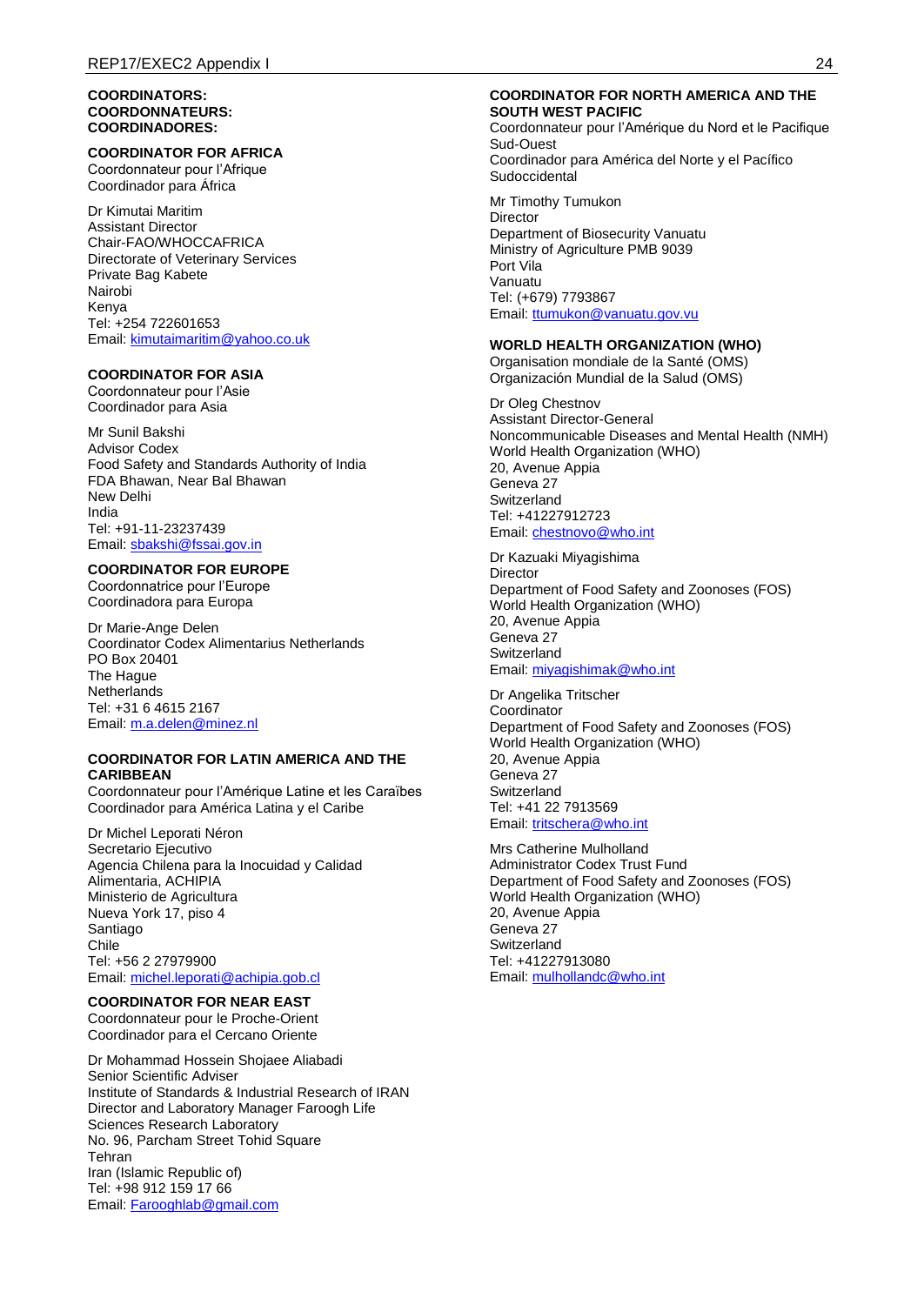#### REP17/EXEC2 Appendix I 25

Dr Rei Nakagawa Technical Officer Department of Food Safety and Zoonoses (FOS) World Health Organization (WHO) 20, Avenue Appia Geneva 27 **Switzerland** Tel: +41 22 791 3640 Email: [nakagawar@who.int](mailto:nakagawar@who.int)

Dr Chizuru Nishida Coordinator Nutrition for Health and Development World Health Organization (WHO) 20, avenue Appia Geneva 27 **Switzerland** Tel: +41227913317 Email: [nishidac@who.int](mailto:nishidac@who.int)

Dr Egle Granziera Senior Legal Officer Office of the Legal Cousel World Health Organization (WHO) 20, Avenue Appia Geneva 27 Switzerland Tel: +41 22 791 3680 Email: [granzierae@who.int](mailto:granzierae@who.int)

Dr Claudia Nannini Legal Officer Office of the Legal Counsel World Health Organization (WHO) 20, Avenue Appia Geneva 27 **Switzerland** Tel: 0041 22 791 25 06 Email: [nanninic@who.int](mailto:nanninic@who.int)

#### **FOOD AND AGRICULTURE ORGANIZATION OF THE UNITED NATIONS (FAO)**

Organisation des Nations Unies pour l'alimentation et l'agriculture (FAO) Organización de las Naciones Unidas para la Alimentación y la Agricultura (FAO)

Dr Renata Clarke Head, Food Safety and Quality Unit Agriculture and Consumer Protection Department FAO Viale delle Terme di Caracalla Rome Italy Tel: +39 06 5705 2010 Email: [Renata.Clarke@fao.org](mailto:Renata.Clarke@fao.org)

# **CODEX SECRETARIAT**

Secrétariat du Codex Secretaría del Codex

Mr Tom Heilandt Secretary Codex Alimentarius Commission Joint FAO/WHO Food Standards Programme Food and Agriculture Organization of the UN Viale delle Terme di Caracalla Rome Italy Tel: +39 06 5705 4384 Email: [tom.heilandt@fao.org](mailto:tom.heilandt@fao.org)

Ms Annamaria Bruno Senior Food Standards Officer Joint FAO/WHO Food Standards Programme Food and Agriculture Organization of the UN Viale delle Terme di Caracalla Rome Italy Tel: +39 06570 56254 Email: [annamaria.bruno@fao.org](mailto:annamaria.bruno@fao.org)

Ms Gracia Brisco Food Standards Officer Codex Alimentarius Commission Joint FAO/WHO Food Standards Programme Food and Agriculture Organization Tel: +39 06 570 52700 Email[: gracia.brisco@fao.org](mailto:gracia.brisco@fao.org)

Ms Verna Carolissen-mackay Food Standards Officer Joint FAO/WHO Food Standards Programme FAO Viale delle Terme di Caracalla Rome Rome Italy Tel: +39 06 5705 5629 Email[: verna.carolissen@fao.org](mailto:verna.carolissen@fao.org)

Mr Patrick Sekitoleko Food Standards Officer Joint FAO/WHO Food Standards Programme Food and Agriculture Organization of the United Nations (FAO) Viale delle Terme di Caracalla Rome Italy Tel: +39 06 5705 6626 Email[: patrick.sekitoleko@fao.org](mailto:patrick.sekitoleko@fao.org)

Ms Lingping Zhang Food Standards Officer Joint FAO/WHO Food Standards Programme Food and Agriculture Organization of the UN Viale delle Terme di Caracalla Rome Italy Tel: +39 06570 53218 Email[: lingping.zhang@fao.org](mailto:lingping.zhang@fao.org)

Ms Anne Beutling Associate Professional Officer Joint FAO/WHO Food Standards Programme Food and Agriculture Organization of the UN Viale delle Terme di Caracalla Rome Italy Tel: +39 06 570 53528 Email[: anne.beutling@fao.org](mailto:anne.beutling@fao.org)

Mr David Massey Special Advisor Joint FAO/WHO Food Standards Programme Food and Agriculture Organization of the UN Viale delle Terme di Caracalla Rome Italy Tel: +39 06 570 53465 Email: [david.massey@fao.org](mailto:david.massey@fao.org)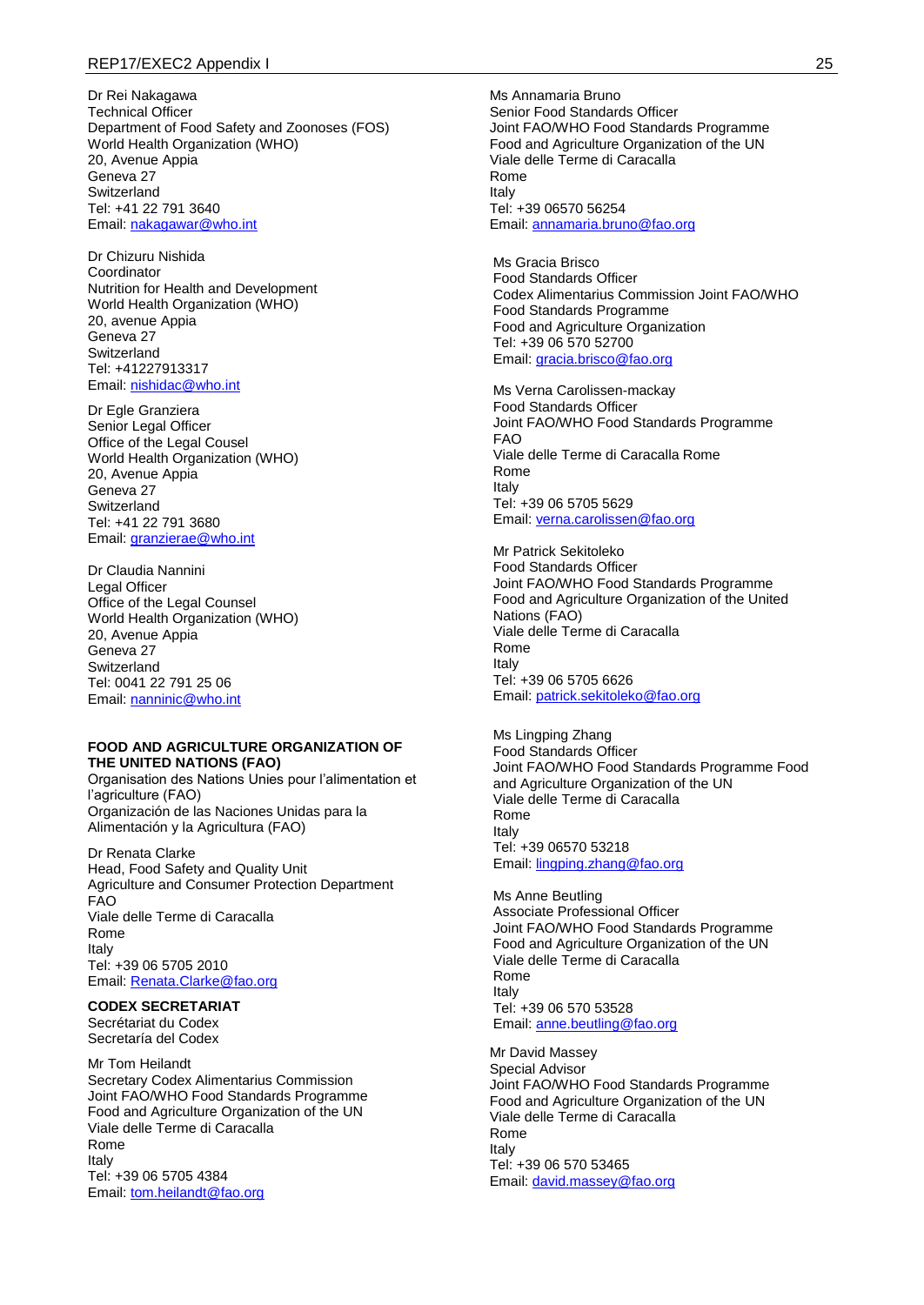Mr Roberto Sciotti Record & Information Management Officer & Webmaster Joint FAO/WHO Food Standards Programme Food and Agriculture Organization of the UN Viale delle Terme di Caracalla Rome Italy Tel: +39 06 570 56141 Email: [Roberto.Sciotti@fao.org](mailto:Roberto.Sciotti@fao.org) 

Mr Giuseppe Di Chiera Programme Assistant Consultant Joint FAO/WHO Food Standards Programme Food and Agriculture Organization of the UN Viale delle Terme di Caracalla Rome Italy Tel: +39 06 570 52533 Email: [giuseppe.dichiera@fao.org](mailto:giuseppe.dichiera@fao.org)